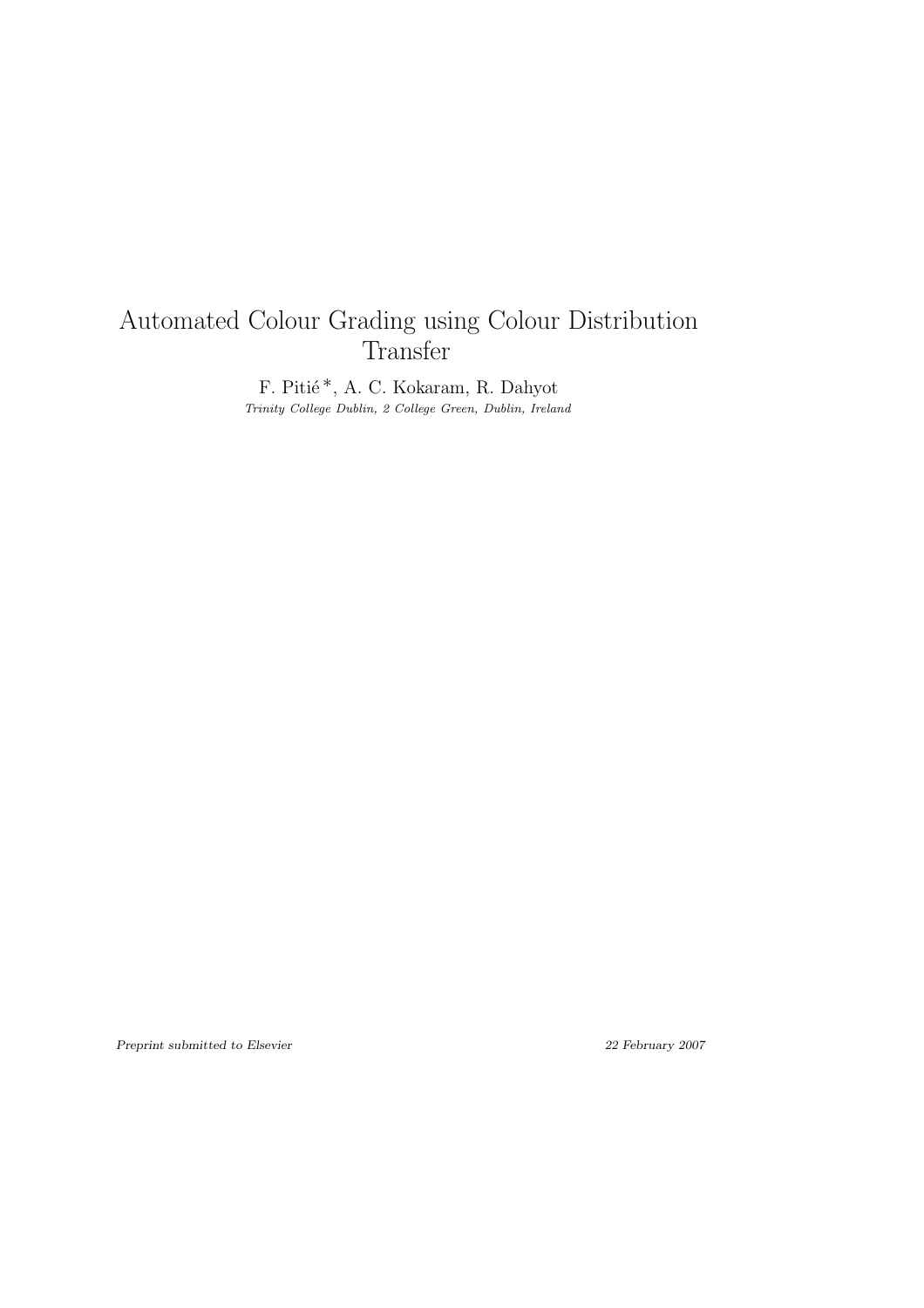#### Abstract

This article proposes an original method for grading the colours between different images or shots. The first stage of the method is to find a one-to-one colour mapping that transfers the palette of an example target picture to the original picture. This is performed using an original and parameter free algorithm that is able to transform any N-dimensional probability density function into another one. The proposed algorithm is iterative, non-linear and has a low computational cost. Applying the colour mapping on the original picture allows reproducing the same 'feel' as the target picture, but can also increase the graininess of the original picture, especially if the colour dynamic of the two pictures is very different. The second stage of the method is to reduce this grain artefact through an efficient post-processing algorithm that intends to preserve the gradient field of the original picture.

Key words: Colour Grading, Colour Transfer, re-Colouring, distribution transfer

<sup>∗</sup> Corresponding author.

Email addresses: fpitie@mee.tcd.ie (F. Pitié), anil.kokaram@tcd.ie (A. C. Kokaram), dahyotr@tcd.ie (R. Dahyot).

<sup>2</sup>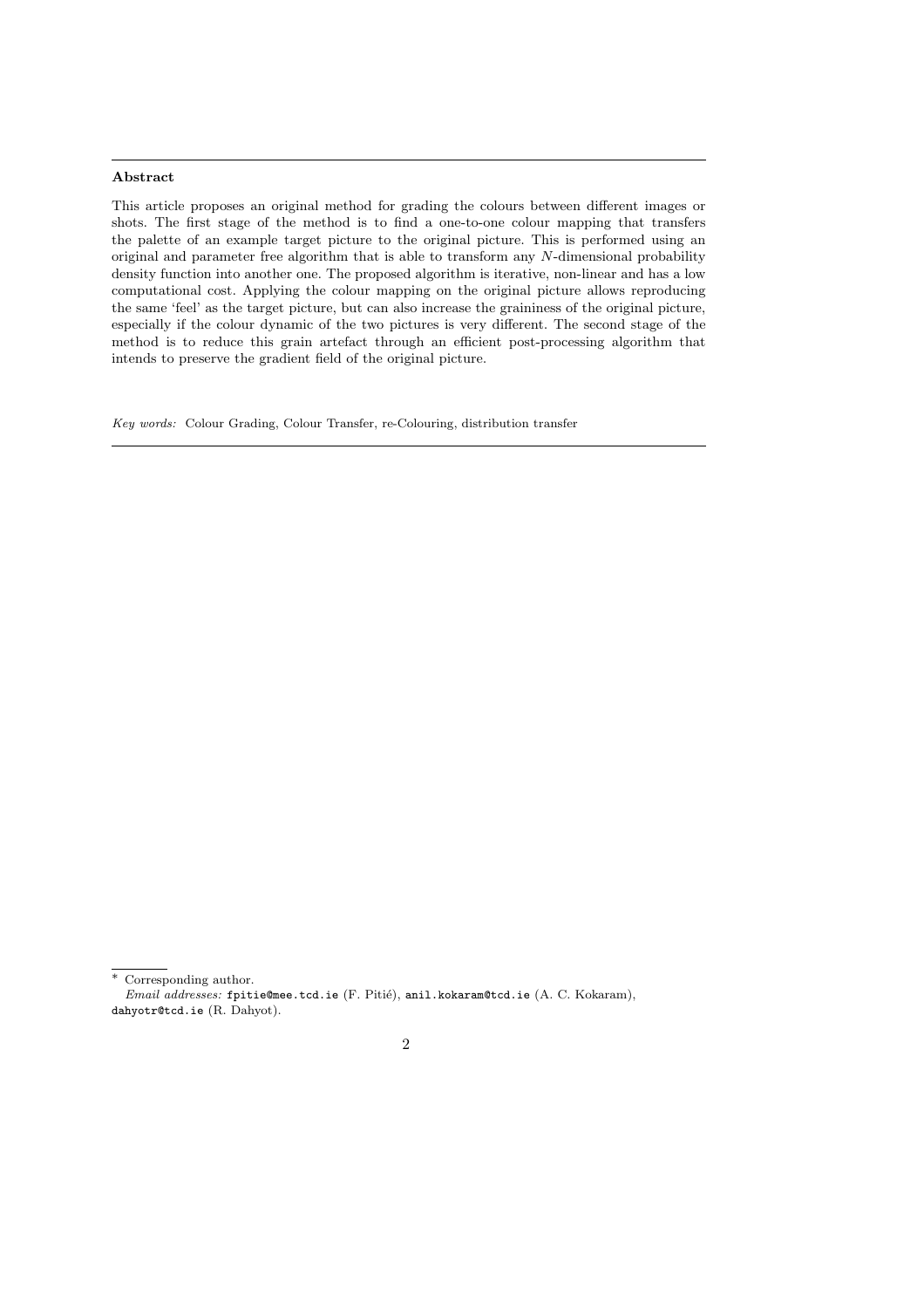#### 1. Introduction

A major problem in the post production industry is matching the colour between different shots possibly taken at different times in the day. This process is part of the large activity of film grading in which the film material is digitally manipulated to have consistent grain and colour. The term colour grading will be used specifically to refer to the matching of colour. Colour grading is important because shots taken at different times under natural light can have a substantially different *feel* due to even slight changes in lighting.

Currently in the industry, colour balancing (as it is called) is achieved by experienced artists who use edit hardware and software to manually match the colour between frames by tuning parameters. For instance, in an effort to balance the red colour, the digital samples in the red channel in one frame may be multiplied by some factor and the output image viewed and compared to the colour of some other (a target) frame. The factor is then adjusted if the match in colour is not quite right. The amount of adjustment and wether it is an increase or decrease depends crucially on the experience of the artist. This is a delicate task since the change in lighting conditions induces a very complex change of illumination. It would be beneficial to automate this task in some way.

The technique proposed in this paper is an example-based re-colouring method. The idea, which has raised a lot of interest recently [1,2,3,4,5], is illustrated on Figure 1. The original picture is transformed so that its colours match the palette of the small image, regardless of the content of the pictures. Consider the two pictures as two sets of three dimensional colour pixels. A way of treating the re-colouring problem would be to find a one-to-one colour mapping that is applied for every pixel in the original image. For example in the figure, every blue pixel is re-coloured in gray. The new picture is identical in every aspects to the original picture, except that the picture now exhibits the same colour statistics, or palette, as the target picture.

The first stage of colour grading is thus to find a colour mapping that transfers the colour statistics of a picture example to the original picture. The transfer of statistics encompasses an entire range of possibilities from the simple match of the mean, variances  $[1]$ , covariance  $[2,6]$  to the exact transfer of the whole probability density function (pdf) of the samples [7,3,5]. This paper considers the latter general problem of finding a one-to-one mapping function that transforms the source samples into a new sample set that exhibits the same pdf as the target samples. Finding a one-to-one mapping for one dimensional (1D) samples is a simple task that can be solved in the same way as grayscale picture equalisation [8]. The difficulty resides in extending the method to higher dimensions. This paper proposes a simple method that performs an exact colour pdf transfer, based on the iterative use of the one-dimensional pdf transfer. The advantage of the method is that the pdf transfer operates in 1D which means that the overall algorithm has a linear computational complexity of  $\mathcal{O}(M)$ , where M is the number of samples or pixels processed. Moreover working in 1D considerably reduces the memory load required by the algorithm.

Applying the colour mapping is enough to transfer the colour 'feel' to the original picture. However if the colour palette is very different, the resulting mapping can be stretched and the transformation produces some grain artefacts on parts of the picture. This can be understood if the mapping is done from a low dynamic range to a high dy-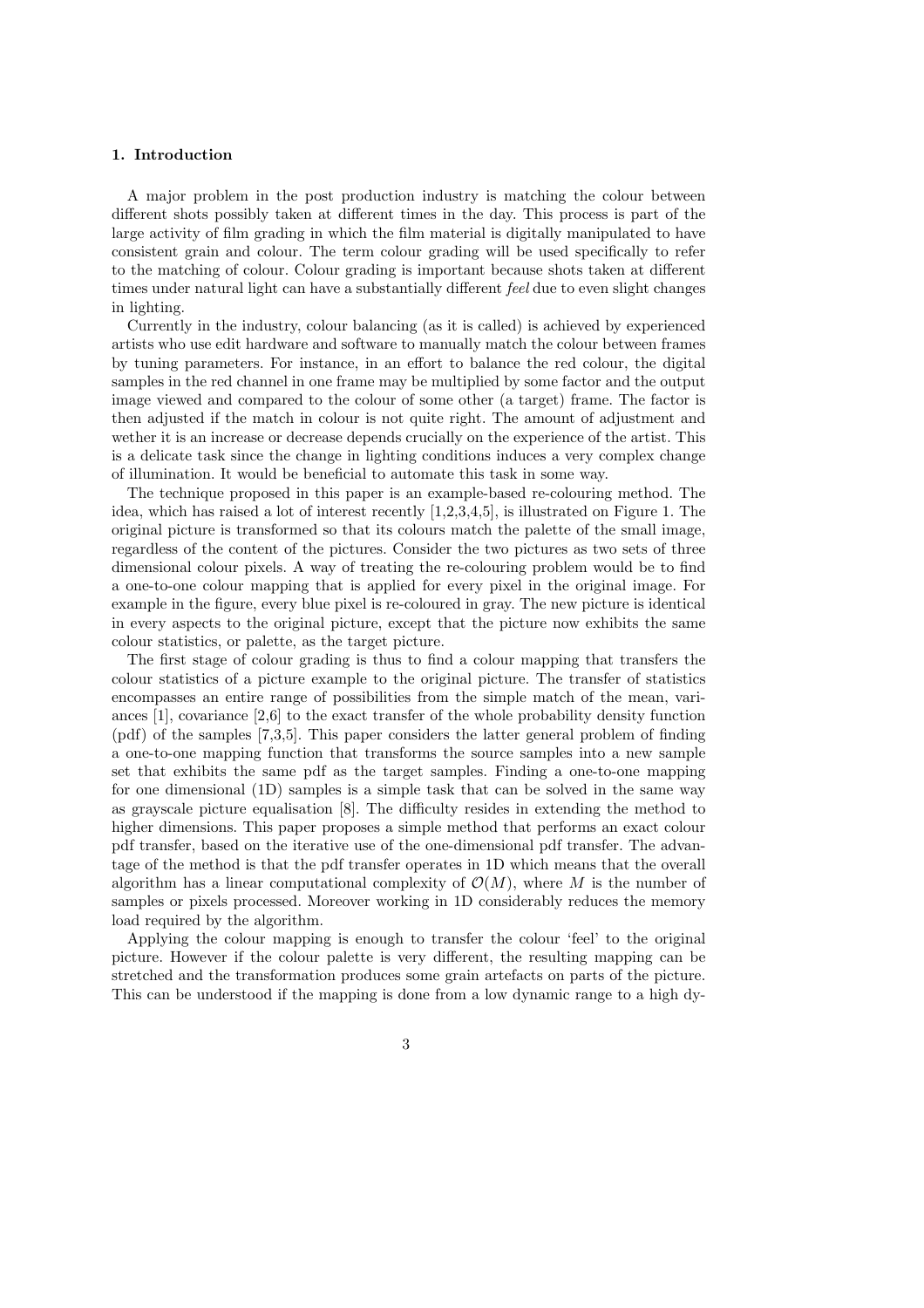

Fig. 1. Colour transfer example. The original picture is transformed using our method so that its colours match the palette of the vignette.

namic range. The resulting mapping is stretched and thus enhances the noise level of the picture, which appears as grainy. Although the noise could be attenuated by employing colour filtering techniques [9,10], these might degrade the picture itself. Instead, we propose here a post-process which aims at protecting the original picture by preserving its original gradient field while still applying the colour transfer. This balance is done using a variational approach inspired by Poisson editing techniques [11]. Preserving the gradient of the original picture especially protects the flat areas and more generally results in the exact aspect of film grain/noise than the original image.

Organisation of the Article. After an overview of existing techniques in section 2, the mechanism of the proposed iterative pdf transfer technique is detailed in section 3. The re-graining stage is exposed in section 4 and comparative results are discussed in section 5.

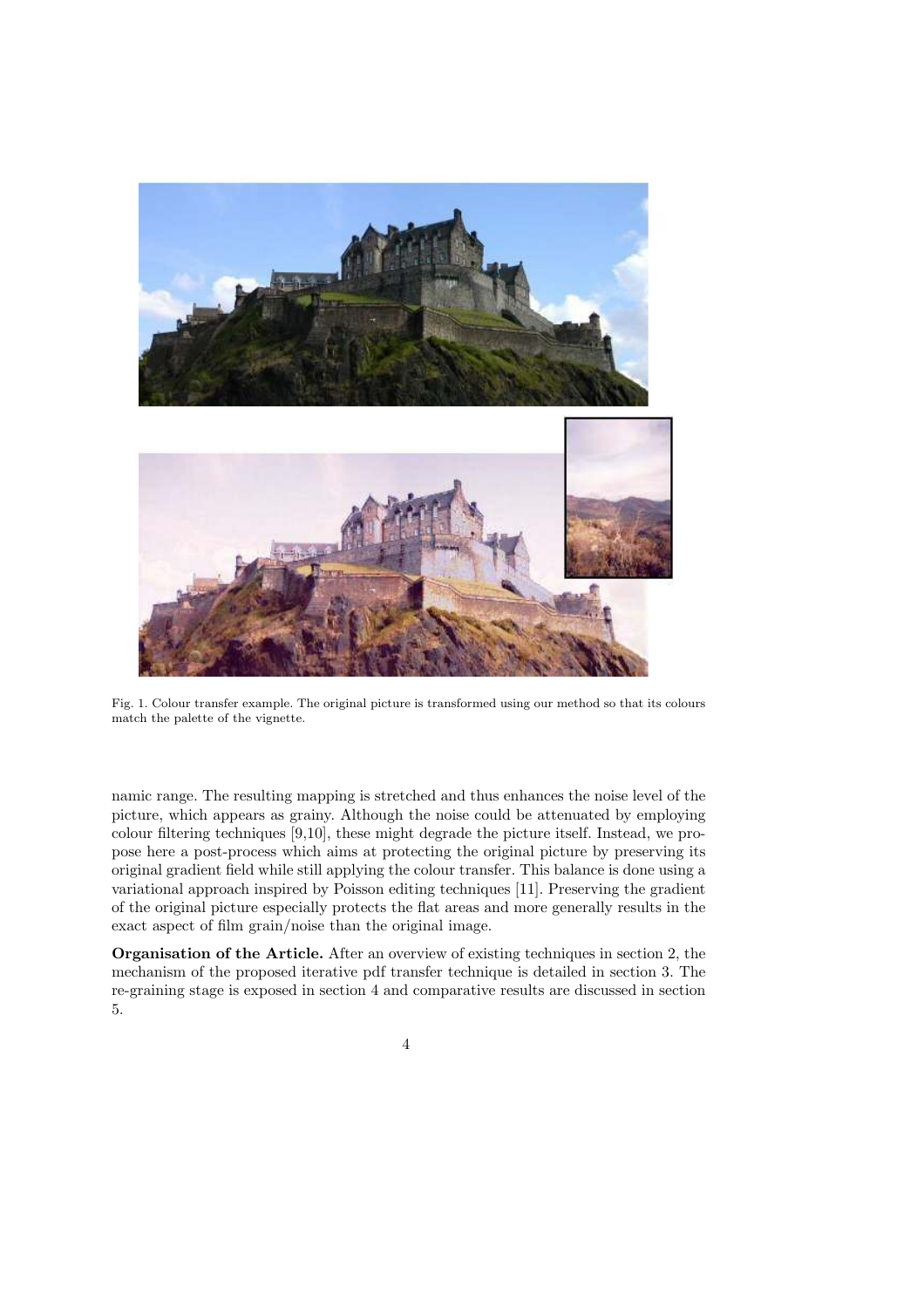### 2. Related Works

Re-colouring a picture using another has many applications in computer vision. In digital restoration [12] for instance, the idea is to recolour paintings that have been faded by smoke or dust. The process can also be used for colour image equalisation for scientific data visualisation [13] or simply useful for non-realistic rendering. There are thus a few articles which disclose ideas that could be used. These are discussed next.

Transfer of Colour Statistics. The first popular method proposed by Reinhard [1] matches the mean and variance of the target image to the source image. The transfer of statistics is performed separately on each channel. Since the RGB colour space is highly correlated, the transfer is done in another colour space  $l\alpha\beta$  that has uncorrelated components and accounts for human-perception of colour [14]. The method has been extended to sequences in [4]. A better approach is to consider possible dependence between channels and transferring the covariance information by aligning the principal component axes [2,6]. These colour transfer techniques are limited to affine transformations of the colour space. The motion picture industry employs however routinely non-linear colour grading techniques. Hence, in a practical situation, some example-based recolouring scenarios actually require non-linear colour mapping.

A simple approach to the non-linear mapping is to perform a histogram matching [8] (or histogram specification as it is sometimes called) on the three colour channels independently [15]. A more complex mapping is considered in [13] for colour equalisation (c.f. grayscale histogram equalisation). That work proposes to deform tessellation meshes in the colour space to fit to the 3D histogram of a uniform distribution. This method can be seen as being related to warping theory which is explicitly used in [16] where the transfer of the 2D chromatic space is performed directly by using a 2D-bi-quadratic warping. An interesting approach proposed by Morovic [7] is to extend naturally the 1D case by treating the mapping via linear programming and the popular Earth-Mover distance (EMD). In that way the colour transfer is exact and minimises the amount of colour changes. The major disadvantage of using the EMD is that pixels of same colour are sometimes assigned to different colours. For instance some red pixels could be assigned to blue whereas others to green, and it is proposed in [7] to assign the colour randomly. Also the computational cost becomes intractable if a very fine clustering of the colour space is desired. Another, and computationally simpler, exact colour histogram matching technique has also been proposed by Neumann [3].

Note that, aside from these methods based on colour statistic transfer, Shen and Xin [17] have recently developed a technique that synthesises the color of 3D objects. The method is derived from a dichromatic reflection model and produces realistic recolouring under different illuminant. The methods requires however the use of image segmentation and is thus not yet well suited to generic automated tasks.

Dealing with Content Variations. One important aspect of the colour transfer problem is the change of content between the two pictures. Consider a pair of landscape images where the sky in one picture covers a larger area than in the other. When transferring the colour from one picture to the other, the excess of sky colour may be used in parts of the scenery on the ground in the other. This is because all colour transfer algorithms are sensitive to variations in the areas of the image occupied by the same colour. They risk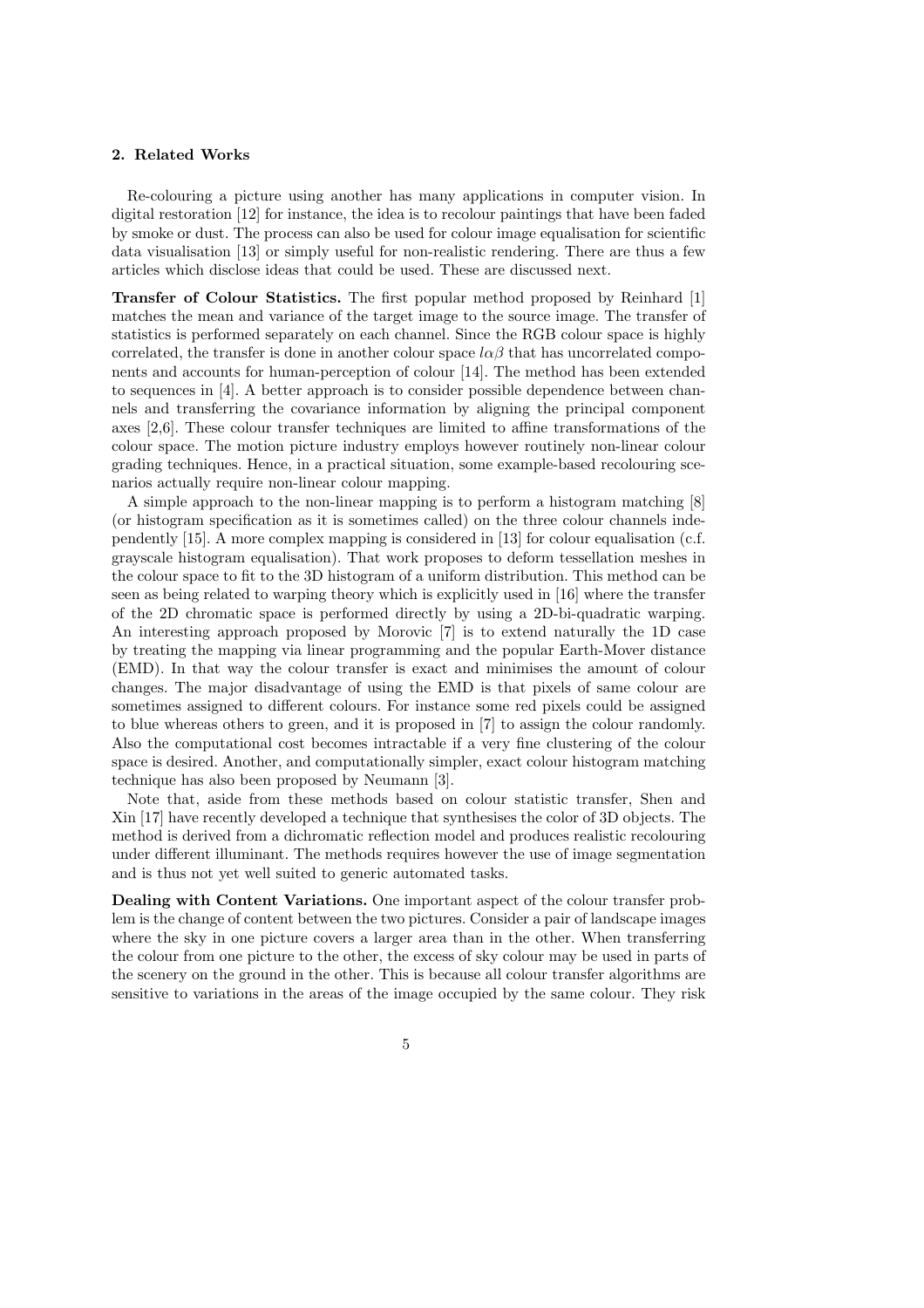overstretching the colour mappings and thus producing unbelievable renderings. To deal with this issue a simple solution  $[1,2,17]$  is to manually select swatches in both pictures and thus associate colour clusters corresponding to the same content. This is tantamount to performing manual image segmentation, and is simply impractical for a large variety of images, and certainly for sequences of images.

One automated solution is to invoke the spatial information of the images to constrain the colour mapping [18,19,20]. In an extreme situation, colour from a coloured image may be required to be transferred to a grayscale image. Hence similarities between spatial neighbourhoods of the two pictures is then the only way to create a colour transfer operation automatically. This is a computationally demanding solution. Another automated solution is to restrict the variability on the colour mapping. For example in [21,22], the pixels of both images are classified in a restricted set of basic colour categories, derived from psycho-physiological studies (red, blue, pink, *etc.* ). The colour transfer ensures for instance that blue-ish pixels remain blue-ish pixels. This gives a more natural transformation. The disadvantage is that it limits the range of possible colour transfers.

Drawing from these remarks, the method that we propose is based on an exact colour transfer technique but has the advantage of being computationally attractive. The handling of content variations is implicitly dealt with in the re-graining process, which protects the content of the original image.

#### 3. Colour Distribution Transfer

Consider that the original and example images can be represented as two sets of M and M' colour samples  $\{u_i\}_{i\leq M}$  and  $\{v_i\}_{i\leq M'}$  respectively. The colour samples are of dimension  $N = 3$  and can be represented for instance by the RGB component:  $u_i =$  $(R_i, G_i, B_i)$ . Other colour spaces like  $L\alpha\beta$ ,  $Lab$ ,  $Luv$ , could be considered but since the complete statistics are transferred, this has no consequences. To simplify the study, it is considered that the samples are issued from a continuous colour pdf f for the original samples, and g for the example colour samples<sup>[1](#page-5-0)</sup>. The problem is to find a differentiable mapping t that transforms the original colour pdf  $f$  into a new colour pdf that matches the target pdf g. This latter problem will be referred to as the Distribution Transfer problem.

## 3.1. *The 1-D Case*

For the 1-dimensional case, the distribution transfer problem has a very simple solution. The differentiable mapping yields the following constraint which simply corresponds to a change of variables:

$$
f(u)du = g(v)dv \quad \text{with} \quad t(u) = v \tag{1}
$$

Integrating both sides of the equality yields

$$
\int^{u} f(u) \mathrm{d}u = \int^{t(u)} g(v) \mathrm{d}v \tag{2}
$$

<span id="page-5-0"></span> $\frac{1}{1}$  Note that the colour pdfs can be numerically estimated using kernel density approximations [23]

<sup>6</sup>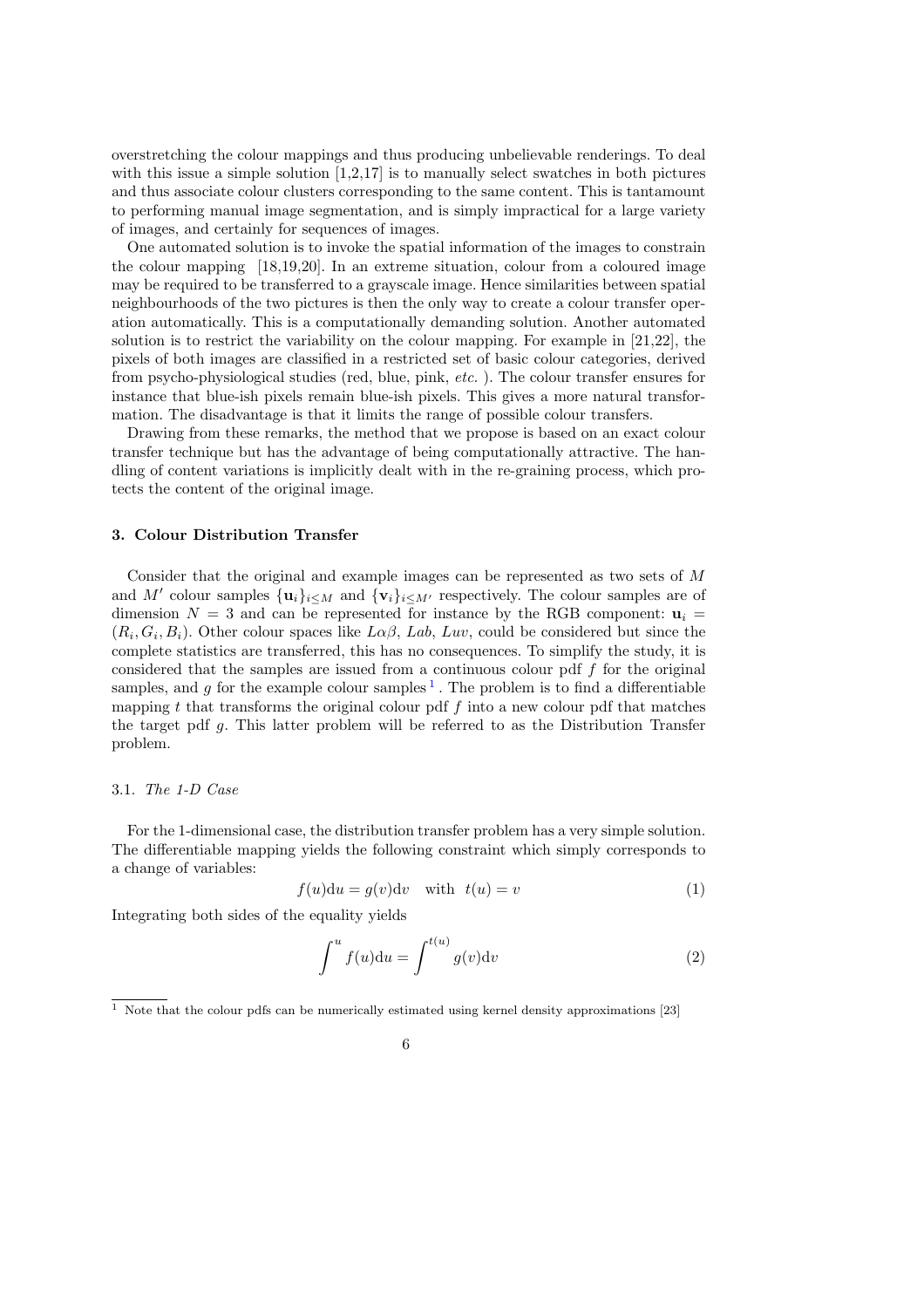Using cumulative pdf notations  $F$  and  $G$  for  $f$  and  $q$  yields the expression for the mapping t,

$$
\forall u \in \mathbb{R}, t(u) = G^{-1}(F(u)) \tag{3}
$$

where  $G^{-1}(\alpha) = \inf \{u | G(u) \geq \alpha\}.$  The mapping can then easily be solved by using discrete look-up tables.

### 3.2. *The* N*-D Case*

Extending the 1-dimensional case to higher dimensions is sadly not trivial. As in [7] and [3], the method considers an exact pdf colour matching. The idea proposed here still preserve some monotonous and smoothness properties but avoids the direct manipulation of the voluminous 3D colour pdf as in [7,3]. The idea is to break down the problem into a succession of 1-Dimensional distribution transfer problems. Consider the use of the N-dimensional Radon Transform. It is widely acknowledged that via the Radon Transform, any N-dimensional function can be uniquely described as a series of projections onto 1-dimensional axes [24]. In this case, the function considered is a N-dimensional pdf, hence the Radon Transform projections result in a series of 1-dimensional marginal pdfs. Intuitively then, operations on the N-dimensional pdf should be possible through manipulations of the 1-dimensional marginals. Consider that after some sequence of such manipulations, all 1-dimensional marginals match the corresponding marginals of the target distribution. It then follows that, by nature of the Radon Transform, the transformed f, corresponding to the transformed 1-dimensional marginals, now matches  $q$ .

There are now several questions to answer. How to manipulate the 1-dimensional pdfs? What guarantee is there of eventual convergence? How many axes are needed? Is there an optimal sequence of axes? The following paragraphs provide the answers to these questions.

#### 3.3. *Description of the Manipulation*

The operation applied to the projected marginal distributions is thus similar to that used in 1-dimension. Consider a particular axis denoted by its vector direction  $\mathbf{e} \in \mathbb{R}^N$ . The projection of both pdfs  $f$  and  $g$  onto the axis **e** results in two 1-dimensional marginal pdfs  $f_{\rm e}$  and  $g_{\rm e}$ . Using the 1-dimensional pdf transfer mapping of the equation (3) yields a 1-dimensional mapping  $t_e$  along this axis:

$$
\forall u \in \mathbb{R}, t_{\mathbf{e}}(u) = G_{\mathbf{e}}^{-1} \left( F_{\mathbf{e}}(u) \right) \tag{4}
$$

For a N-dimensional sample  $\mathbf{u} = [u_1, \dots, u_N]^T$ , the projection of the sample on the axis is given by the scalar product  $\mathbf{e}^{\mathsf{T}}\mathbf{u} = \sum_i e_i u_i$ , and the corresponding displacement along the axis is

$$
\mathbf{u} \to \mathbf{u} + (t_{\mathbf{e}}(\mathbf{e}^{\mathrm{T}} \mathbf{u}) - \mathbf{e}^{\mathrm{T}} \mathbf{u}) \mathbf{e}
$$
 (5)

After transformation, the projection  $f'_{\mathbf{e}}$  of the new distribution  $f'$  is now identical to  $g_{\mathbf{e}}$ . The manipulation is explained in figure 2.

Considering that the operation can be done independently on orthogonal axes, the proposed manipulation consists in choosing an orthogonal basis  $\mathbf{R} = (\mathbf{e}_1, \dots, \mathbf{e}_N)$  and then applying the following mapping  $\tau$ :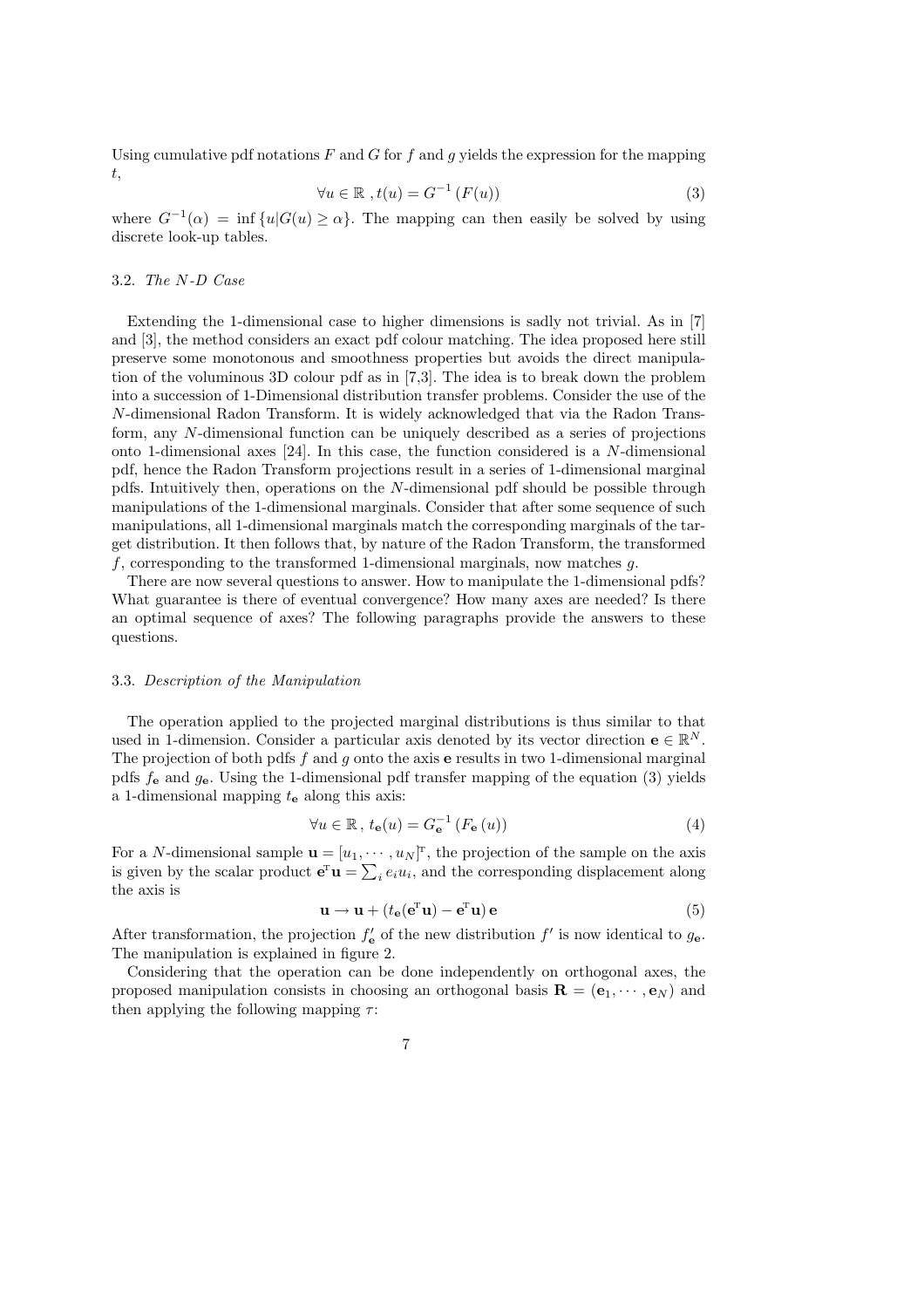Algorithm 1 IDT method

- 1: Initialisation of the data set source u
	- $k \leftarrow 0 \; , \; {\bf u}^{(0)} \leftarrow {\bf u}$

2: repeat

- 3: take a rotation matrix  $R = [\mathbf{e}_1, \cdots, \mathbf{e}_N]$
- 4: for every rotated axis i of the rotation, get the projections  $f_i$  and  $g_i$
- 5: find the 1D transformation  $t_i$  that matches the marginals  $f_i$  into  $g_i$
- 6: remap the samples u according to the 1D transformations:

$$
\mathbf{u}^{(k+1)} = \mathbf{u}^{(k)} + \mathbf{R} \begin{pmatrix} t_1(\mathbf{e}_1^{\mathrm{T}} \mathbf{u}^{(k)}) - \mathbf{e}_1^{\mathrm{T}} \mathbf{u}^{(k)} \\ \vdots \\ t_N(\mathbf{e}_N^{\mathrm{T}} \mathbf{u}^{(k)}) - \mathbf{e}_N^{\mathrm{T}} \mathbf{u}^{(k)} \end{pmatrix}
$$

7:  $k \leftarrow k + 1$ 

- 8: until convergence on all marginals for every possible rotation
- 9: The final one-to-one mapping T is given by:  $\forall j, \mathbf{u}_j \mapsto t(\mathbf{u}_j) = \mathbf{u}_j^{(\infty)}$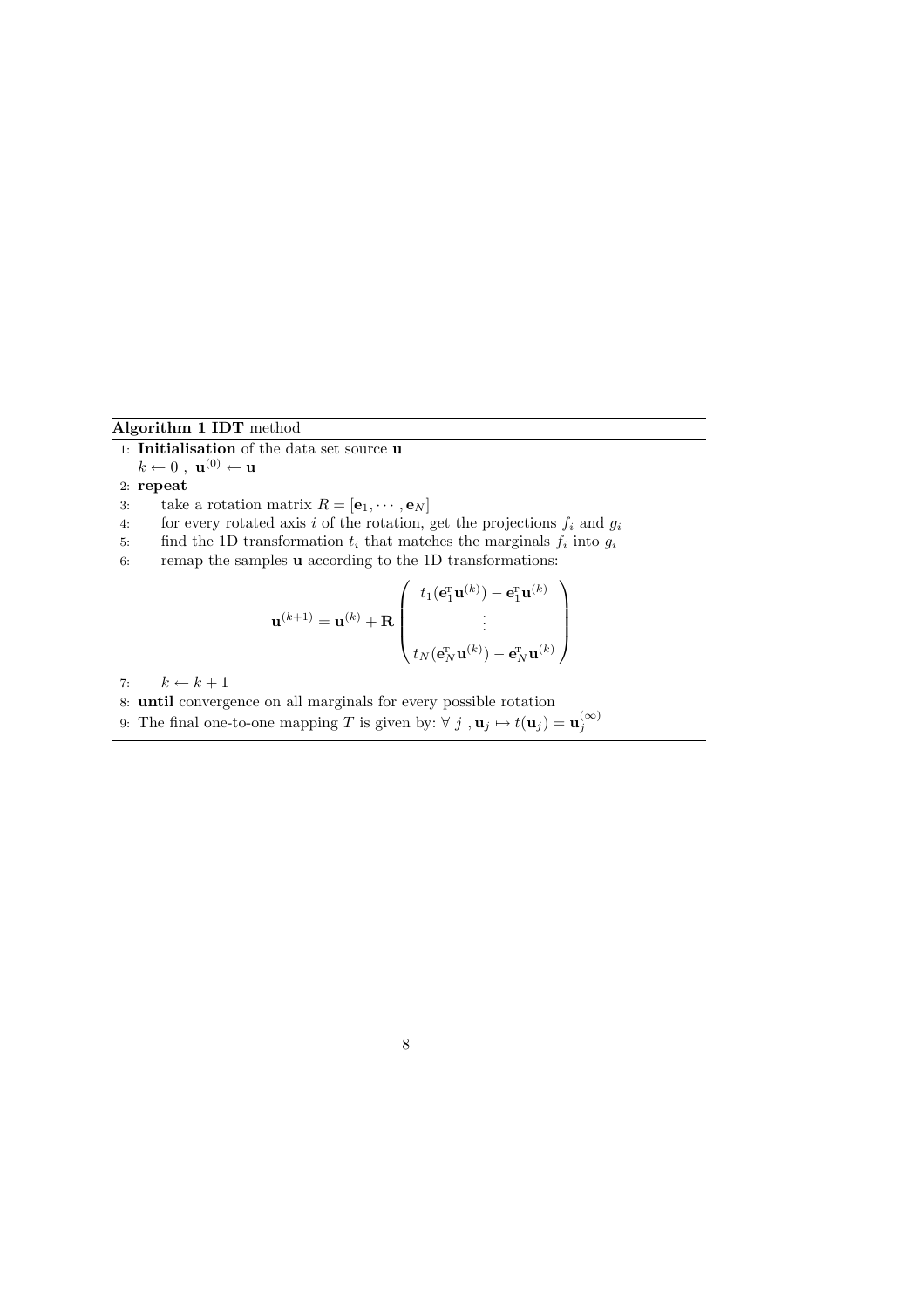

Fig. 2. Illustration of the data manipulation, based on the 1-dimensional pdf transfer on one axis.

$$
\tau(\mathbf{u}) = \mathbf{u} + \mathbf{R} \begin{pmatrix} t_1(\mathbf{e}_1^{\mathrm{T}} \mathbf{u}) - \mathbf{e}_1^{\mathrm{T}} \mathbf{u} \\ \vdots \\ t_N(\mathbf{e}_N^{\mathrm{T}} \mathbf{u}) - \mathbf{e}_N^{\mathrm{T}} \mathbf{u} \end{pmatrix}
$$
(6)

where  $t_i$  is the 1-dimensional pdf transfer mapping for the axis  $e_i$ .

The idea is that iterating this manipulation over different axes will result in a sequence of distributions  $f^{(k)}$  that hopefully converges to the target distribution g. The overall algorithm will be referred to as the Iterative Distribution Transfer (IDT) algorithm.

A theoretical proof that the algorithm converges when the target distribution is the standard normal distribution is given in the appendix A. The experimental study in the following section suggests that convergence occurs for any distribution. The study also considers the problem of finding sequence of axes that maximises the convergence speed of the algorithm.

## 3.4. *Results and Choice of Axis Sequence*

To explore the convergence, the Kullback-Leibler (KL) *divergence* is used as a measure to quantify how well the transformed distribution  $f^{(k)}$  matches the target pdf g. The Kullback-Leibler is defined as follows:

$$
D_{KL}(f||g) = \int_{\mathbf{u}} f(\mathbf{u}) \ln \left( \frac{f(\mathbf{u})}{g(\mathbf{u})} \right) d\mathbf{u}
$$
 (7)

One simple experiment that could be used to assess the impact of axis sequences on convergence is simply to choose two particular datasets, use one as a target pdf and the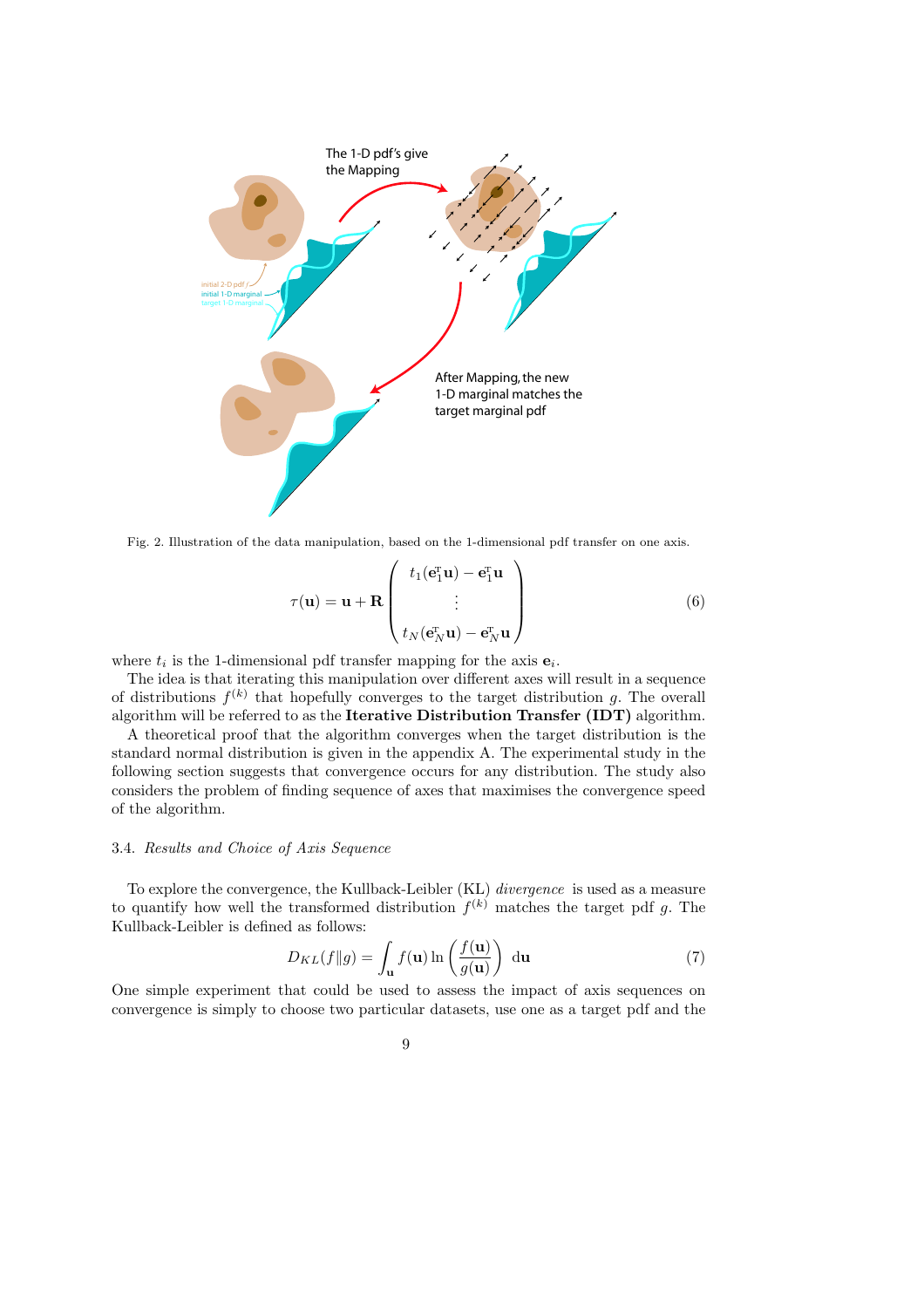other as a source pdf. Then for various axis sequences, the KL measure could be used to assess convergence as each iteration of the algorithm proceeds. Since the KL divergence is estimated here on sample datasets, the kernel density modelling [23] is used to estimate the underlying pdfs as follows:

$$
D(f \parallel g) = \frac{1}{M} \sum_{i=1}^{M} \ln \left[ \frac{\sum_{j} K\left(\frac{\|\mathbf{u}_{i} - \mathbf{u}_{j}\|}{h_{i}}\right)}{\sum_{j} K\left(\frac{\|\mathbf{u}_{i} - \mathbf{v}_{j}\|}{h_{i}}\right)} \right]
$$
(8)

where K is the Epanechnikov kernel. The Epanechnikov kernel is the function  $K(u)$  =  $(3/4)(1-u^2)$  for  $-1 < u < 1$  and zero for u outside that range. To account for the sparseness of samples, it is crucial to use a variable bandwidth approach. Typically, for a sample  $\mathbf{u}_i$ , the bandwidth  $h_i$  increases with the sparseness of the samples around  $\mathbf{u}_i$ . A clear outline of the bandwidth selection is available in [25], and that is used here. A major aspect of the experiment is that the KL divergence has to be non-negative. This is indeed observed in numerical results (see figure A.1), but not for any choice of bandwidth values. To counterbalance this sensitivity of the measure to the quality of the pdf estimation, the pdf is over-smoothed by taking large values of kernel bandwidths. The resulting KL divergence measure is under-evaluated since both estimated pdfs are more uniform. Another consequence is that the convergence speed reported on the figure A.2 is actually slower than the true one.

It is now possible to study the convergence of the distribution transfer method by measuring the mean KL divergence over the iterations. In the following experiments, the plots are obtained by averaging the KL measure for 100 different pdfs. Figure A.2 shows the evolution of the KL divergence for a random selection of axis set sequences, with both random initial and target distributions. It transpires from the results that the algorithm convergences for any continuous distribution.

Taking a random selection of orthogonal bases seems to be sufficient to obtain convergence, however it is shown hereafter, that a better choice of axis sequence can still substantially improve the convergence speed. This can be understood by considering that random axes are probably correlated. Figure A.3 confirms this intuition. The figure displays the average KL divergence after two iterations of the algorithm for 2D pdfs. At iteration 1, a fixed set of axes is chosen, thus the plot shows the evolution of the KL divergence depending on the choice of axes at iteration 2. The graph clearly shows that the KL improvement depends on the correlation between axes.

Intuitively then, an interesting heuristic would be to consider a sequence of rotations that maximises the distances between the current axis set at iteration k and the previous axis sets. Define the distance between two axes by

$$
d(\mathbf{e_1}, \mathbf{e_2}) = \min(\|\mathbf{e_1} - \mathbf{e_2}\|_2, \|\mathbf{e_1} + \mathbf{e_2}\|_2)
$$
(9)

with  $e_1$  and  $e_2$  the supporting axis vectors. To find axes that are far apart, one solution is to maximise the distances  $d(\mathbf{e_1}, \mathbf{e_2})$ . This turns out to a numerically unstable solution. A better formulation is to consider instead the minimisation of the potential  $1/(1+d(\mathbf{e_1}, \mathbf{e_2}))$ and then to insure that distances are far apart:

$$
\begin{aligned}\n[\mathbf{e}_{k+1}^1, \cdots, \mathbf{e}_{k+1}^N] &= \\
\arg \min_{\left[\mathbf{e}^1, \cdots, \mathbf{e}^N\right]} \left\{ \sum_{l=1}^k \sum_{i=1}^N \sum_{j=1}^N \frac{1}{1 + d(\mathbf{e}_l^j, \mathbf{e}^i)} \right\}\n\end{aligned} \tag{10}
$$

10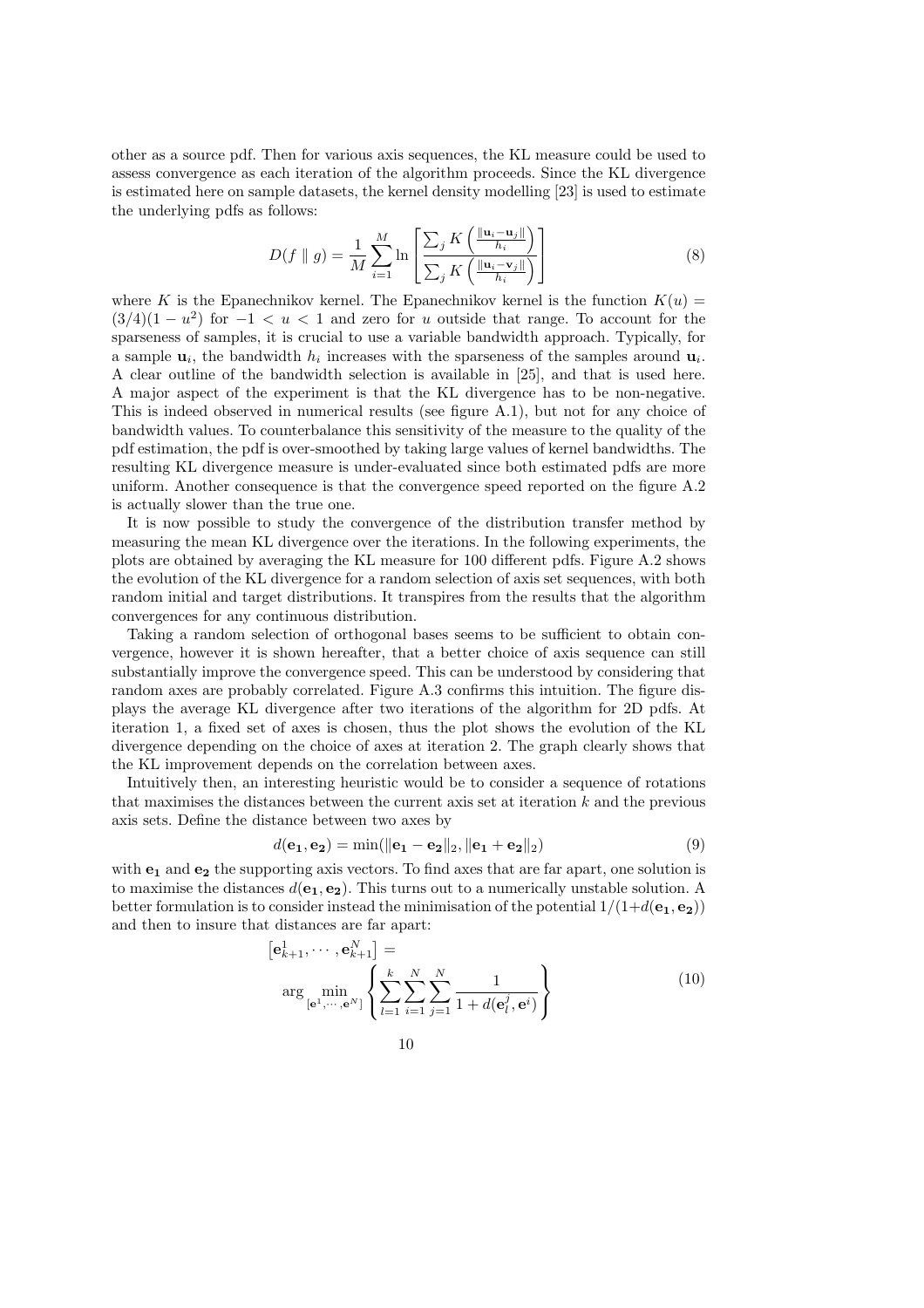with the constraint that the bases are orthogonal. This minimisation problem can be numerically simulated under MATLAB using the downhill Simplex algorithm [26]. The constraint of normalisation  $||e|| = 1$  can be avoided by taking hyperspherical coordinates [27]. The orthogonality of the base can be obtained using Gram-Schmidt orthogonalisation. The resulting first bases for dimension 2 and 3 are given in appendix tables A.1 and A.2. Note that since the algorithm is iterative, it is not crucial to require high accuracy in the estimation of the bases. The code used to find the bases is available on [28].

The improvements on the convergence speed are shown on figures A.4 and A.5. One can expect on average a speed improvement of 1.5 in 3D to 2.15 in 2D. This is consistent with the fact that axes are more likely to be decorrelated in higher dimensions. The sequence which is sought, is optimal on average over the couple of pdfs. Note that other strategies could be explored, like finding the optimal sequence of axis for a particular couple of distributions.

#### 4. Reducing Grain Noise Artefacts

Applying the colour mapping as it is on the picture might however produce some grain artefacts as shown in figure 3 and 4. When the content differs, or when the dynamic ranges of both pictures are too different, the resulting mapping function can be stretched on some parts (see figure 3-e), and thus enhances the noise level (see figure 3-c). This can be understood by taking the simple example of a linear transformation  $t$  of the original picture I:  $t(I) = a I + b$ . The overall variance of the resulting picture is changed to  $var{t(I)} = a^2 var{I}.$  This means that a greater stretching  $(a > 1)$  produces a greater noise.

The solution proposed here to reduce the grain is to run a post-processing algorithm that forces the noise level to remain the same. The idea is to adjust the gradient field of the resulting picture so that it matches the gradient field of the original picture. If the gradient fields of both pictures are similar, the noise level will be the same. Matching the gradient of a picture has been addressed in different computer vision applications like high dynamic range compression [29]; the value of this idea has been thoroughly demonstrated by P $\acute{e}$ rez et al. in [11]. Manipulating the image gradient can be efficiently done by using a variational approach. The problem here is slightly different, since recolouring also implies changing the contrast levels. Thus the new gradient field should only loosely match the original gradient field.

Denote  $I(x, y)$  the 3-dimensional original colour picture. To simplify the discussion, coordinates are omitted in the expressions and I, J,  $\psi, \phi$ , etc. actually refer to  $I(x, y)$ ,  $J(x,y)$ ,  $\psi(x,y)$  and  $\phi(x,y)$ . Let  $t : I \to t(I)$  be the colour transformation. The problem is to find a modified image J of the mapped picture  $t(I)$  that minimises on the whole picture range  $\Omega$ 

$$
\min_{J} \iint_{\Omega} \phi \cdot ||\nabla J - \nabla I||^2 + \psi \cdot ||J - t(I)||^2 \, \mathrm{d}x \, \mathrm{d}y \tag{11}
$$

with Neumann boundaries condition  $\nabla J|_{\partial\Omega} = \nabla I|_{\partial\Omega}$  so that the gradient of J matches with the gradient of I at the picture border  $\partial\Omega$ . The term  $||\nabla J - \nabla I||^2$  forces the image gradient to be preserved. The term  $||J - t(I)||^2$  ensures that the colours remain close to the target picture and thus protects the contrast changes. Without  $||J - t(I)||^2$ , a solution of equation  $(11)$  will be actually the original picture I.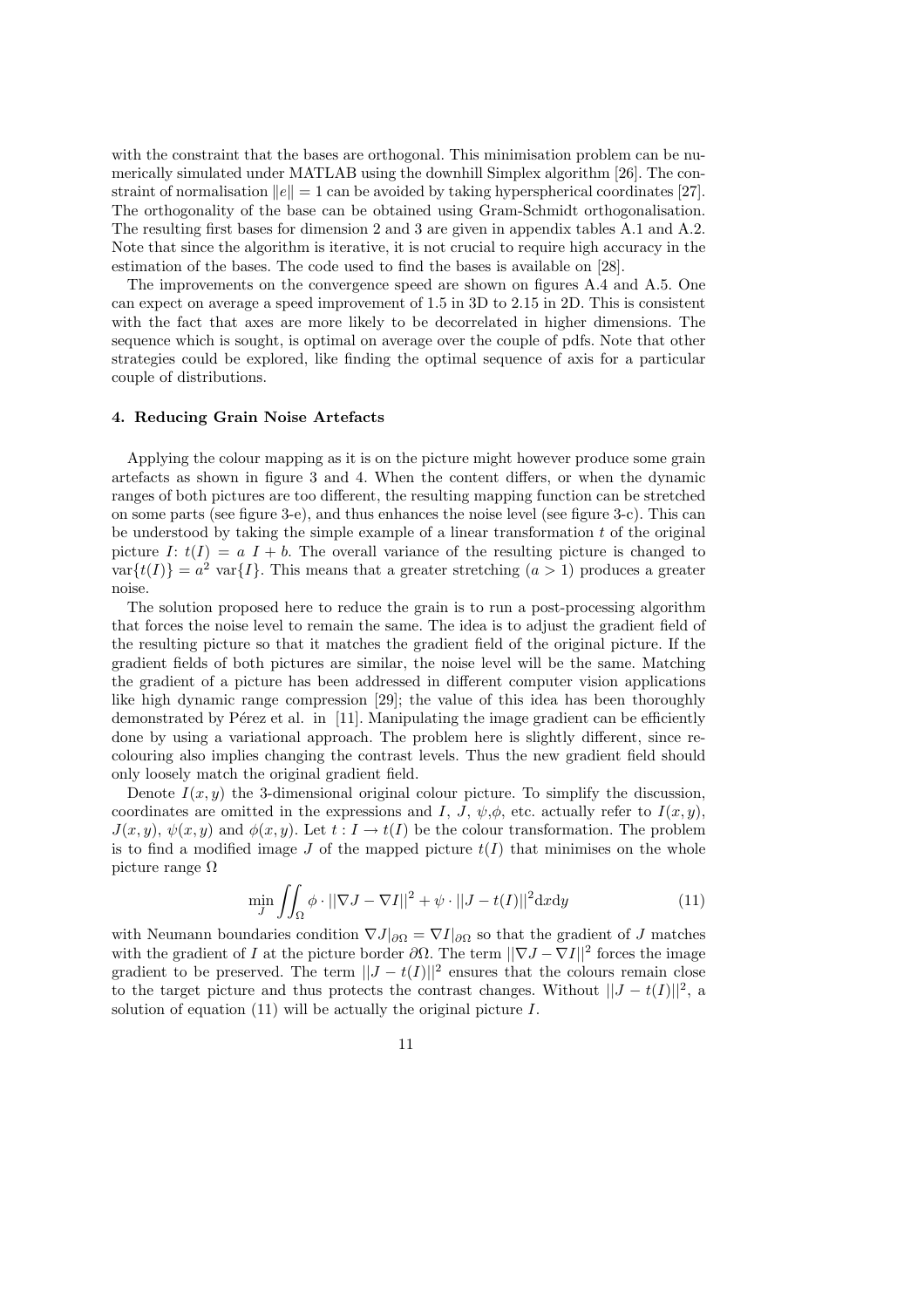The weight fields  $\phi(x, y)$  and  $\psi(x, y)$  affect the importance of both terms. Many choices are possible for  $\phi$  and  $\psi$ , and the following study could be easily be changed, depending on the specifications of the problem.

The weight field  $\phi(x, y)$  has been here chosen to emphasise that only flat areas have to remain flat but that gradient can change at object borders:

$$
\phi = \frac{30}{1 + 10 \|\nabla I\|} \tag{12}
$$

The weight field  $\psi(x,y)$  accounts for the possible stretching of the transformation t. Where  $\nabla t$  is big, the grain becomes more visible:

$$
\psi = \begin{cases} 2/(1 + ||(\nabla t)(I)||) & \text{if } ||\nabla I|| > 5\\ ||\nabla I||/5 & \text{if } ||\nabla I|| \le 5 \end{cases}
$$
(13)

where  $(\nabla t)(I)$  is the gradient of t for the colour I and thus refers to the colour stretching. The case  $||\nabla I|| \leq 5$  is necessary to re-enforce that flat areas remains flat. While the gradient of  $t$  is easy to estimate for grayscale pictures, it might be more difficult to obtain for colour mappings. The field can then be changed into:

$$
\psi(x,y) = \begin{cases} 1 & \text{if } ||\nabla I|| > 5\\ ||\nabla I||/5 & \text{if } ||\nabla I|| \le 5 \end{cases}
$$
(14)

Numerical Solution. The minimisation problem in equation (11) can be solved using the variational principle which states that the integral must satisfy the Euler-Lagrange equation:

$$
\frac{\partial F}{\partial J} - \frac{d}{dx} \frac{\partial F}{\partial J_x} - \frac{d}{dy} \frac{\partial F}{\partial J_y} = 0
$$
\n(15)

where

$$
F(J, \nabla J) = \phi \cdot ||\nabla J - \nabla I||^2 + \psi \cdot ||J - t(I)||^2 \tag{16}
$$

from which the following can be derived:

$$
\phi \cdot J - \operatorname{div} (\psi \cdot \nabla J) = \phi \cdot t(I) - \operatorname{div} (\psi \cdot \nabla I) \tag{17}
$$

This is an elliptic partial differential equation. The expression div ( $\psi \cdot \nabla I$ ) at pixel  $\mathbf{x} =$  $(x, y)$  can be approximated using standard finite differences [30] by:

$$
\operatorname{div}\left(\psi\cdot\nabla I\right)(\mathbf{x}) \approx \sum_{\mathbf{x}_n \in \mathcal{N}_\mathbf{x}} \frac{\psi_{\mathbf{x}_n} + \psi_{\mathbf{x}}}{2} \left(I_{\mathbf{x}_n} - I_{\mathbf{x}}\right) \tag{18}
$$

where  $\mathcal{N}_{\mathbf{x}}$  corresponds to the four neighbouring pixels of x. Using this in equation (17) yields a linear system as follows:

$$
a_1(x, y)J(x, y-1) + a_2(x, y)J(x, y+1) +a_3(x, y)J(x-1, y) + a_4(x, y)J(x+1, y)+a_5(x, y)J(x, y) = a_6(x, y)
$$
\n(19)

with

$$
12\quad
$$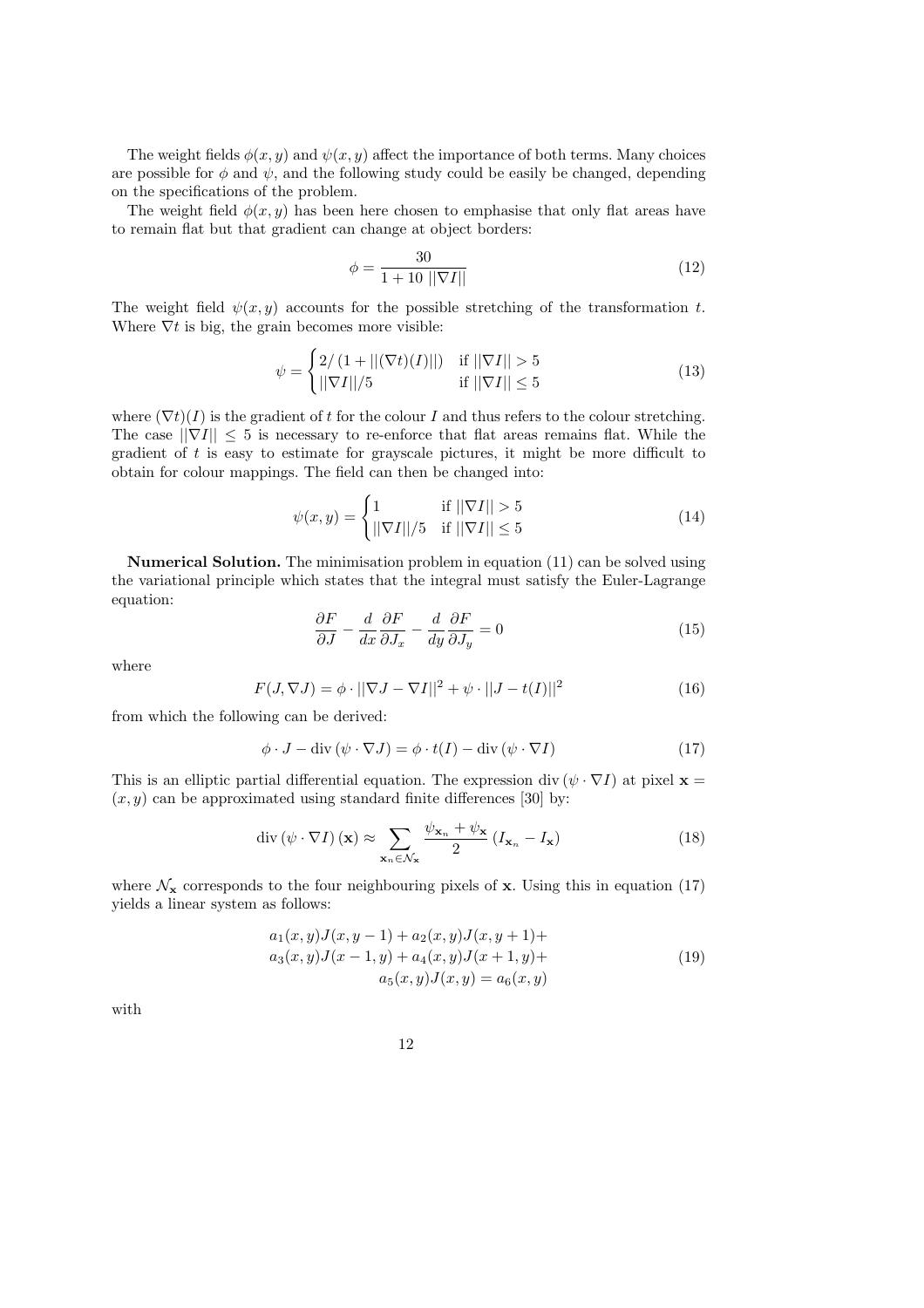$$
a_1(x, y) = -\frac{\psi(x, y-1) + \psi(x, y)}{2}
$$
  
\n
$$
a_2(x, y) = -\frac{\psi(x, y+1) + \psi(x, y)}{2}
$$
  
\n
$$
a_3(x, y) = -\frac{\psi(x-1, y) + \psi(x, y)}{2}
$$
  
\n
$$
a_4(x, y) = -\frac{\psi(x+1, y) + \psi(x, y)}{2}
$$
  
\n
$$
a_5(x, y) = \frac{1}{2}(4\psi(x, y) + \psi(x, y-1) + \psi(x, y+1)
$$
  
\n
$$
+ \psi(x-1, y) + \psi(x+1, y) + \phi(x, y)
$$
  
\n
$$
a_6(x, y) = \frac{1}{2}(\psi(x, y) + \psi(x, y-1))(I(x, y-1) - I(x, y))
$$
  
\n
$$
+ (\psi(x, y) + \psi(x, y+1)(I(x, y+1) - I(x, y))
$$
  
\n
$$
+ (\psi(x, y) + \psi(x-1, y)(I(x-1, y) - I(x, y)))
$$
  
\n
$$
+ (\psi(x, y) + \psi(x+1, y)(I(x+1, y) - I(x, y)))
$$
  
\n
$$
+ \phi(x, y)I(x, y)
$$

The system can be solved by standard iterative methods like SOR, Gauss-Seidel with multigrid approach. Implementations of these numerical solvers are widely available and one can refer for instance to the Numerical Recipes [26]. The main step of these methods is to solve iteratively for  $J(x, y)$ . Note that  $J(x, y)$  and  $a_i(x, y)$  are of dimension 3, but that each colour component can be treated independently. For instance, the iteration for the red component field is of the form

$$
J_R^{(k+1)}(x,y) = \frac{1}{a_5^R(x,y)} \Big( a_5^R(x,y) - a_1^R(x,y) J_R^{(k)}(x,y-1) - a_2^R(x,y) J_R^{(k)}(x,y+1) - a_3^R(x,y) J_R^{(k)}(x-1,y) - a_4^R(x,y) J_R^{(k)}(x+1,y) \Big)
$$
\n
$$
(20)
$$

where  $J_R^{(k)}(x, y)$  is the result in the red component at the  $k^{th}$  iteration.

## 5. Results

The proposed colour grading technique has been tested on a number of different scenarios. Examples of colour grading for matching lighting conditions are presented in the figure 5. On the first row, the colour properties of the sunset are used to synthesise the 'evening' scene depicted at sunset. On the second row, the colour grading allows correction of the change of lighting conditions induced by clouds. Even when using the grain artefact reducer, an unavoidable limitation of colour grading is the clipping of the colour data: saturated areas cannot be retrieved (for instance the sky on the golf image cannot be recovered). A general rule is to match pictures from higher to lower range dynamics.

13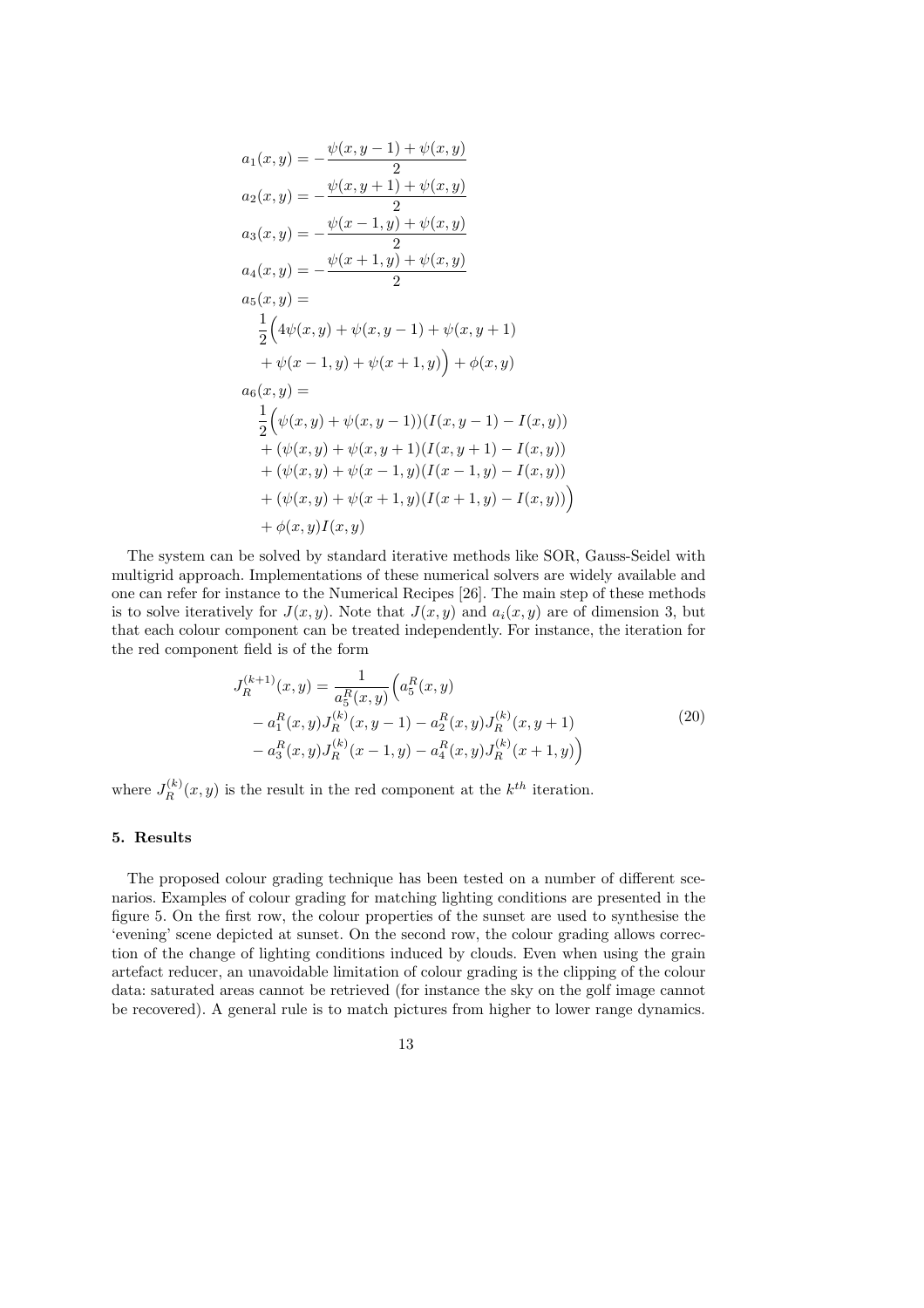

Fig. 3. Result of grain reducing. The two consecutive archive frames (a) and (b) suffer from extreme brightness variation (this artefact is known as flicker [31]). The corresponding mapping transformation (e) is overstretched, which results in an increased level of noise on the mapped original frame (c). The proposed grain artefact reducer is able to reproduce the noise level of the original picture. The top of the original picture is saturated and cannot be retrieved but the algorithm succeeds in preserving the soft gradient.



(a) original (b) target palette



(c) after our colour transfer (d) after re-graining

Fig. 4. Artefact grain reducing for colour picture. See how the details of the picture are preserved, while the spurious graininess in the sky is washed out.

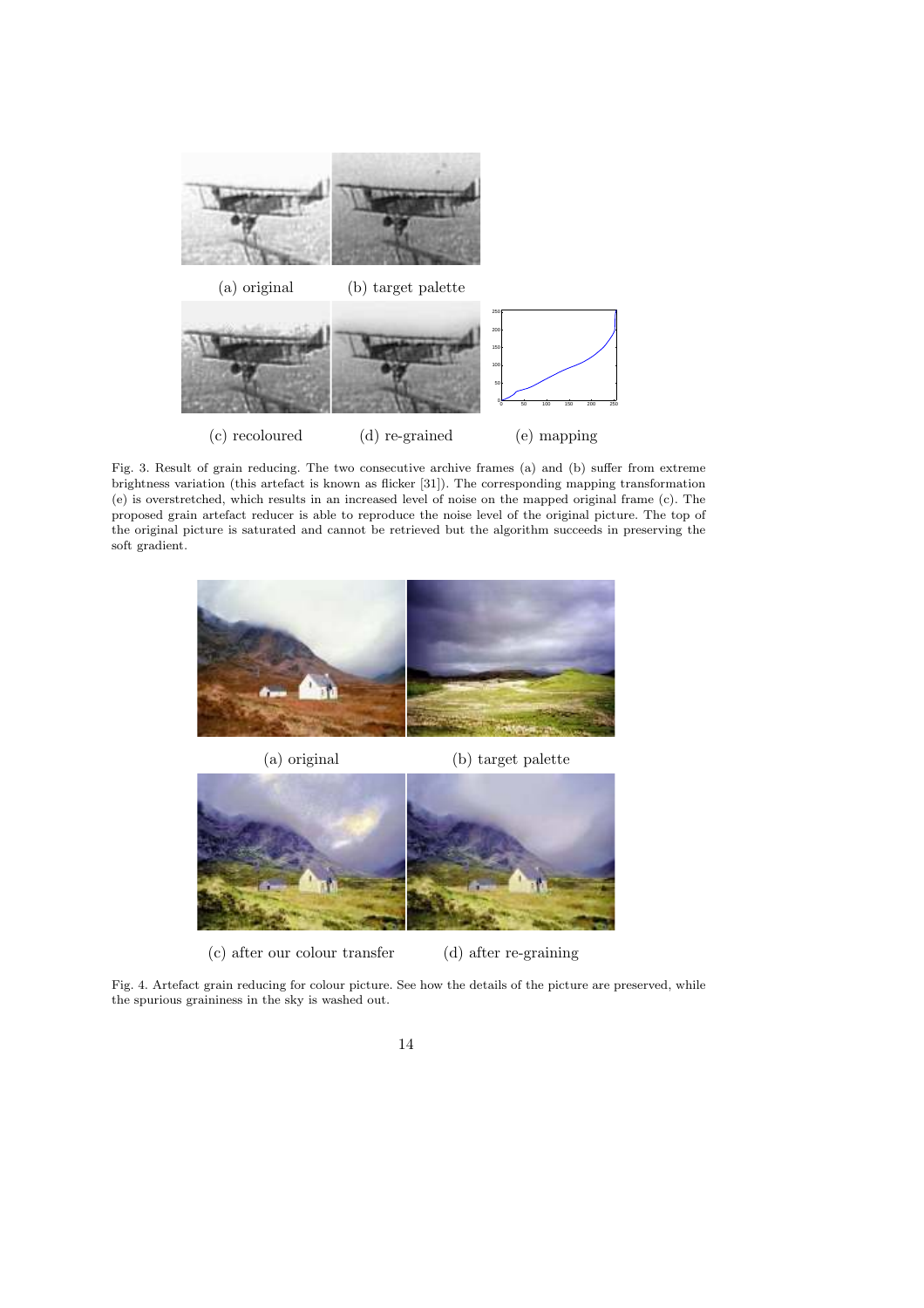The figure 6 displays examples of colour restoration of faded movies. The idea is similar to colour grading as the idea is to recreate different atmospheres. The target pictures used for recreating the atmosphere are on the second row.

Comparisons with other methods. The comparison has been done using Figure 7 as the original and Figure 8 as the target palette. Neumann's results are displayed on Figure 9 and ours on Figures 10 and 11. Our method seems to give a slightly better colour mapping (the tree is brown and the houses remain red). However these methods are both based on exact colour pdf transfers, thus these methods will produce results of similar nature. The major difference in the results occurs after the re-graining process. As seen on Figure 12, the re-graining process helps a lot to reduce the graininess resulting from the colour mapping.

Results on Figure 13 using a PCA-based method similar to [2] and [6] are also visually pleasing. This is usually the case with PCA methods because the mapping is linear and no obvious artefacts are generated. PCA methods however cannot reduce the colour palette and non authorised colours are still present. Results using Reinhard's technique are displayed on Figure 14. To be successful, Reinhard's technique requires that the user places swatches to decide of colour correspondences.

The overall method takes around a second per image at PAL resolution on a 2GHz machine using a commercial implementation of the method.

## 6. Conclusion

This paper has proposed an original technique for colour grading. The technique is based on an exact transfer of colour pdf of the target picture. The possible grain artefacts are removed in a second step. The overall technique is simple, easy to implement and works for a large variety of scenarios, even when the example picture is very different from the processed images.

The idea of re-using the statistics of real images to grade images is a simple but powerful method for rendering images. The method is part of the larger domain of nonparametric image processing, which has been proved to be a successful approach in the recent years. Future works will explore new applications using statistics of other features (shape, textures, etc.).

#### Appendix A. Convergence Study

This appendix investigates the theoretical convergence properties of this algorithm. The following theorem establishes the convergence of the algorithm when the target pdf is the standard normal distribution (denoted by  $\mathcal{N}(\mathbf{0}, \mathbf{id}_N)$ ). Thus by combining the mappings at each iteration, it is possible to find for any distribution  $f$  a differentiable bijective mapping  $t_f = \tau_k \circ \cdots \circ \tau_1$  that transforms f into the standard distribution  $\mathcal{N}(\mathbf{0}, \mathbf{id}_N)$ . Consider then the two differentiable mappings  $t_f$  and  $t_g$  that transform f and g into  $\mathcal{N}(\mathbf{0}, \mathbf{id}_N)$ . Using the standard distribution  $\mathcal{N}(\mathbf{0}, \mathbf{id}_N)$  as a pivot results in the transformation  $t_g^{-1} \circ t_f$ , which is a differentiable bijective mapping that transforms  $f$  into  $g$ , and is therefore a solution of the distribution transfer problem:

15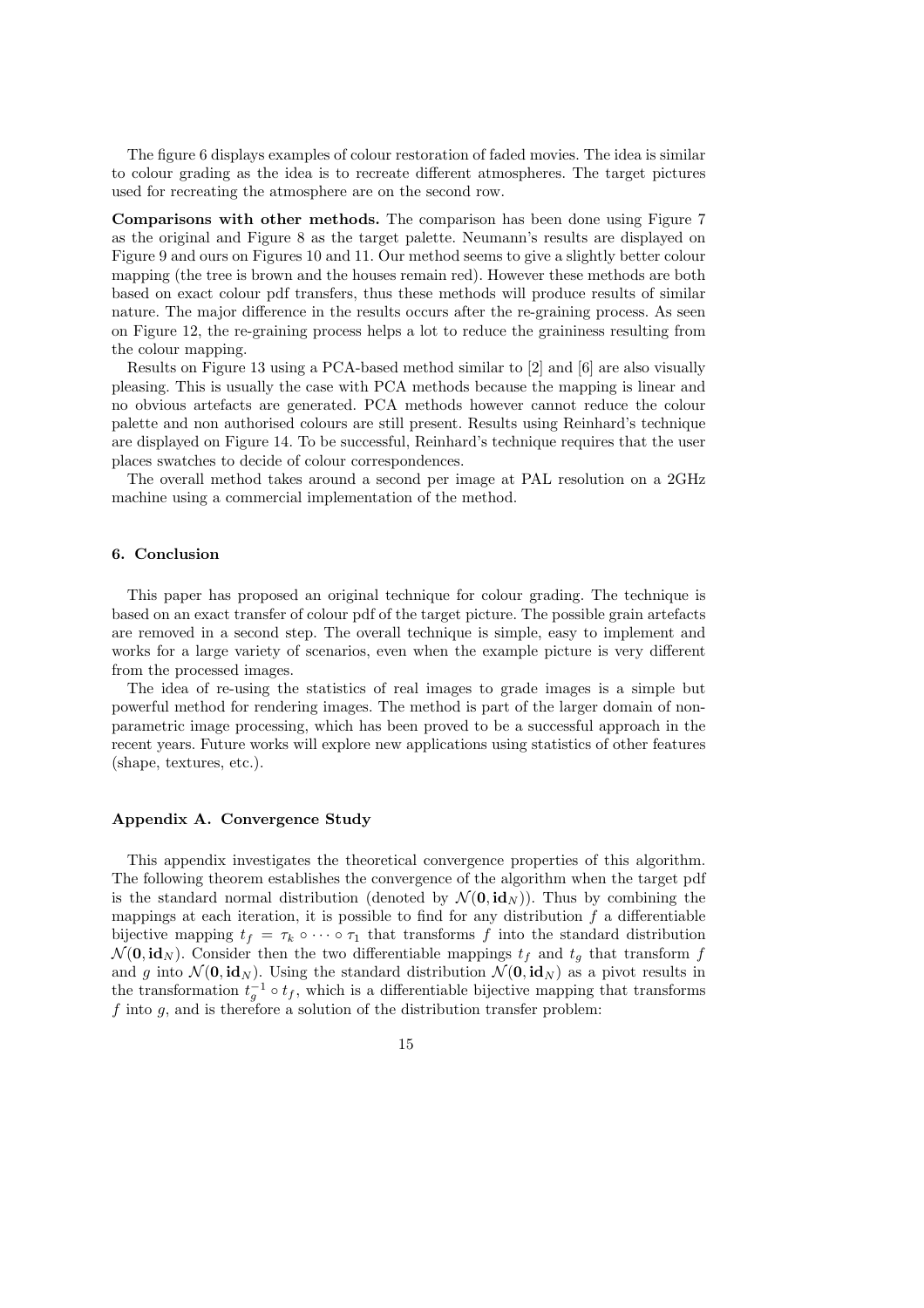

at evening at sunset at sunset grading (a) using (b)

(a) - with clouds (b) - without clouds grading (a) using (b)

Fig. 5. Examples of colour grading for matching lighting conditions. On the first row, the colour properties of the sunset are used to synthesise the 'evening' scene depicted at sunset. On the second row, the colour grading allows to correct the change of lighting conditions induced by clouds.



Original Frame 70's atmosphere pub atmosphere



Target 70's atmosphere Target pub atmosphere

Fig. 6. Example of colour grading for image and video restoration. It is possible to recreate different atmospheres. Here an old faded film is transformed to match the colour scheme of a movie from the 70's and a pub ambiance.

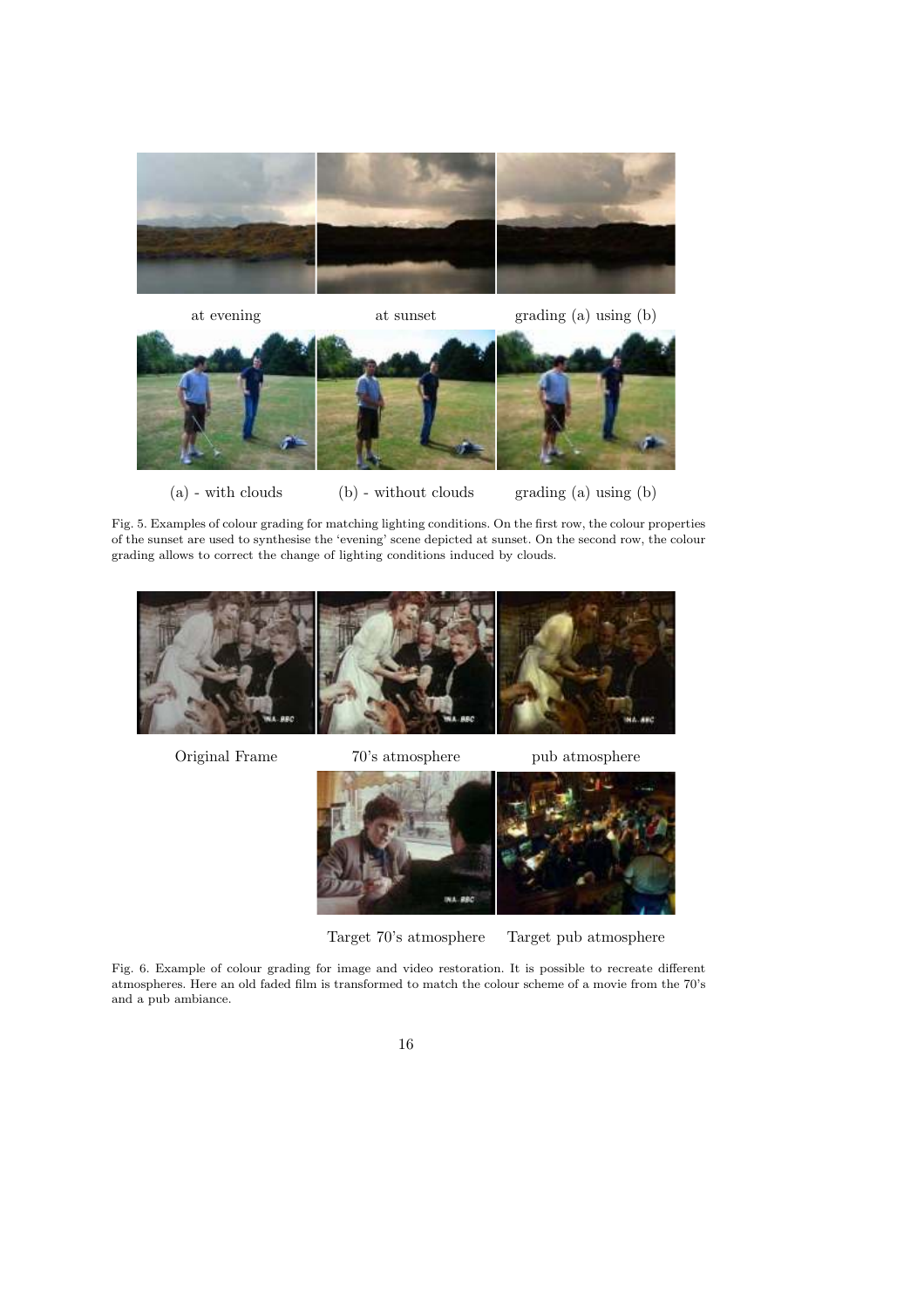

Fig. 7. original (Kitaj, R.B, The Oak Tree, 1991)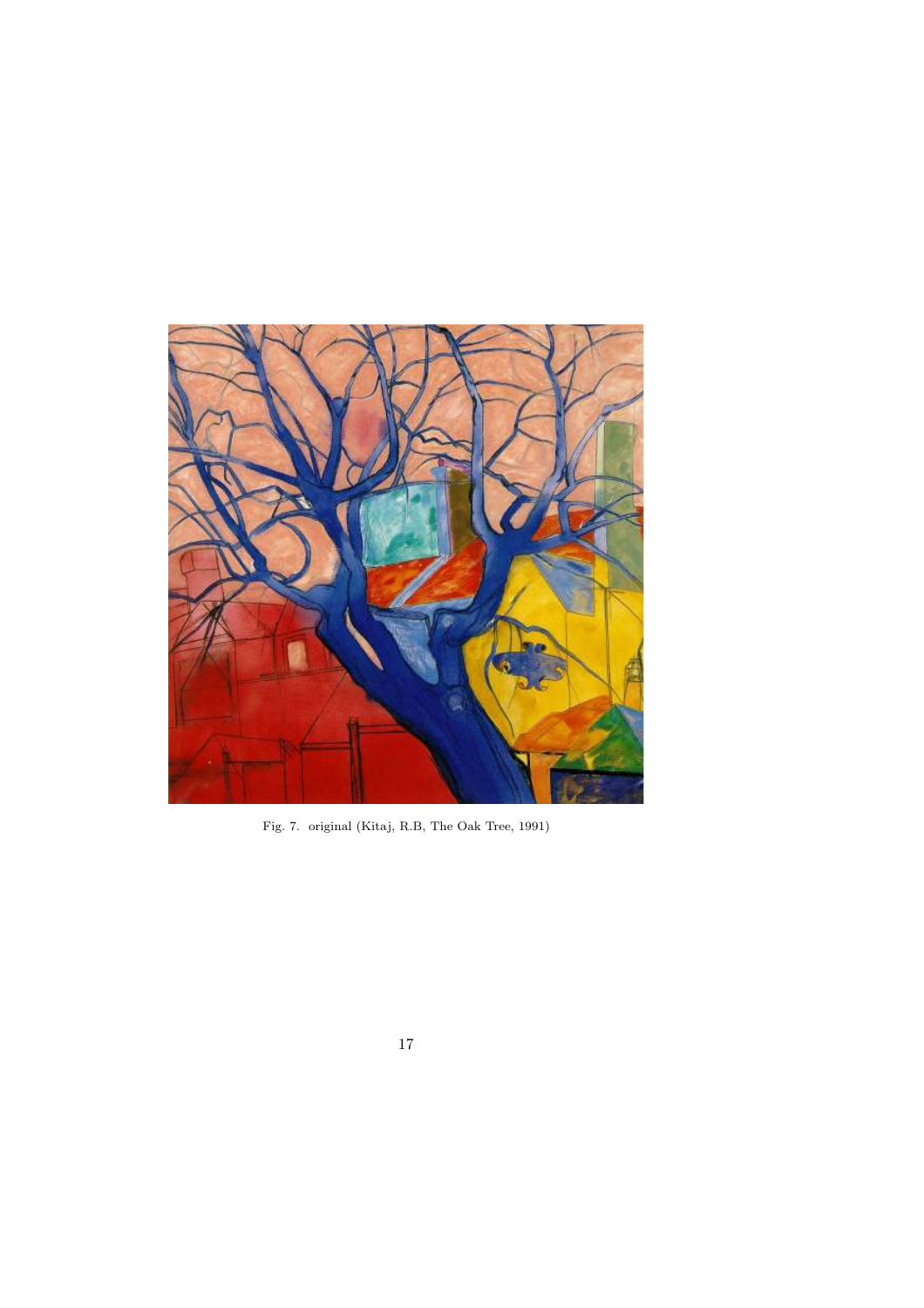

Fig. 8. Target palette (Nemcsics, A. ,Europe, 2003)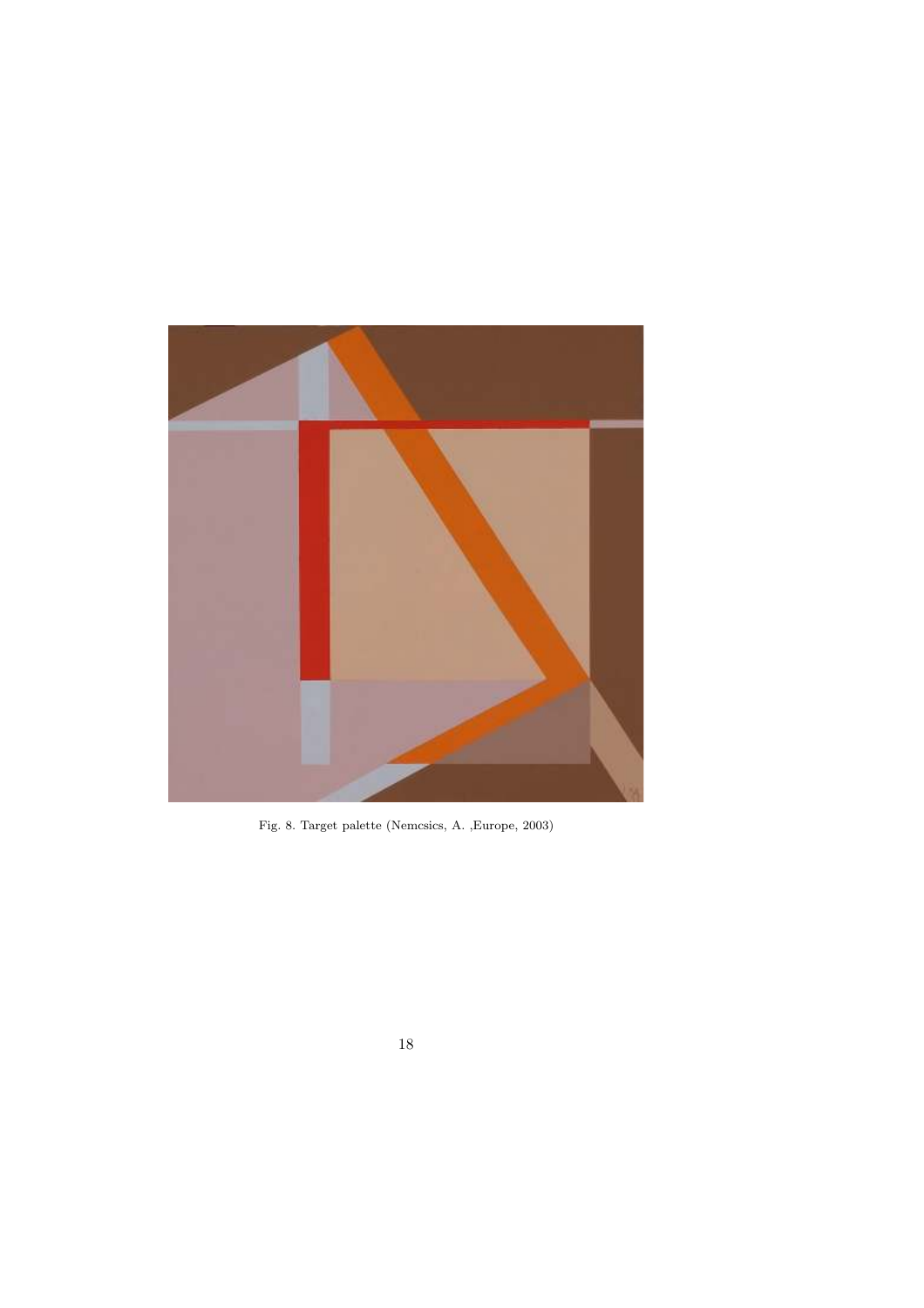

Fig. 9. Results from Neumann [3]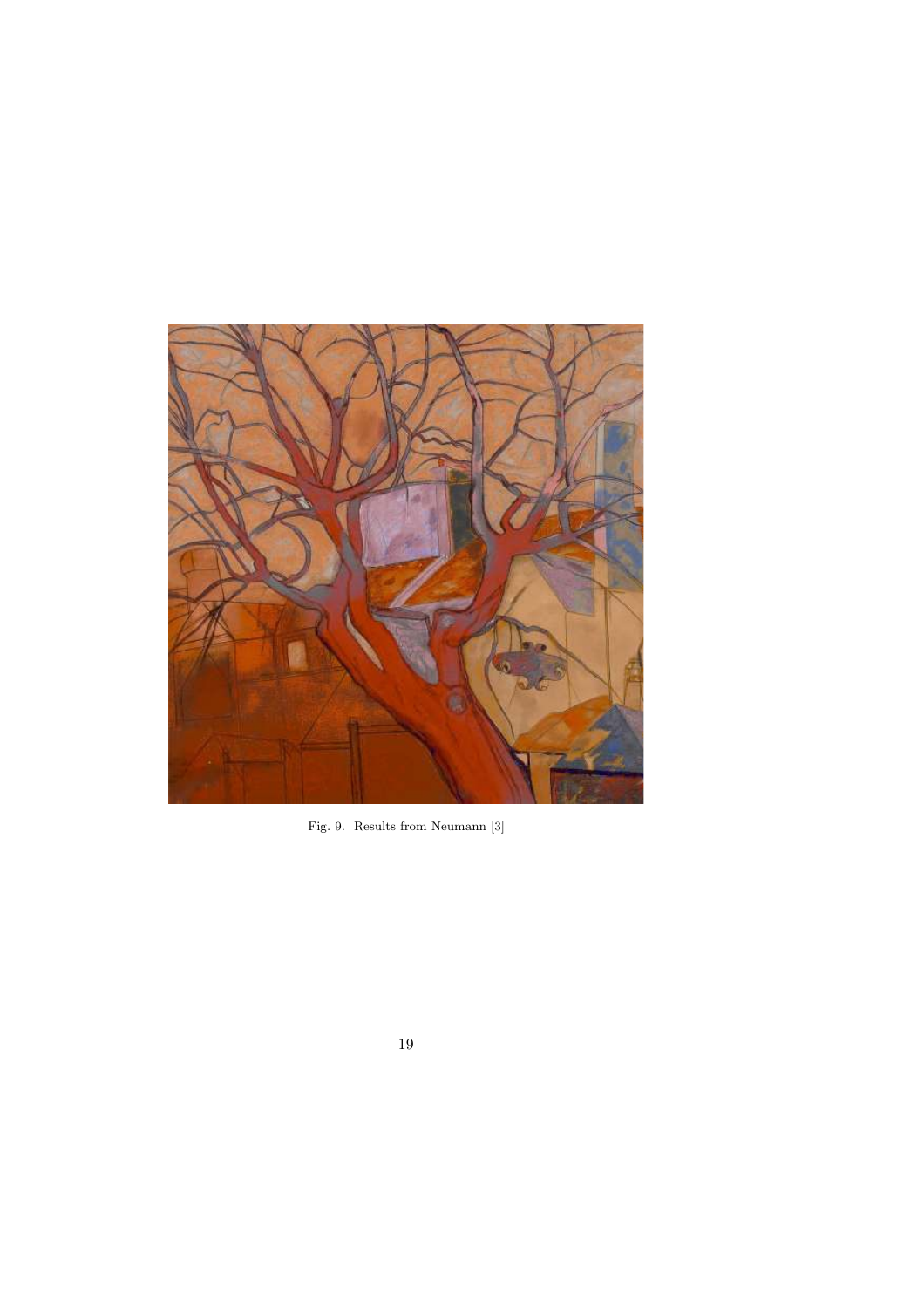

Fig. 10. Our iterative colour transfer results.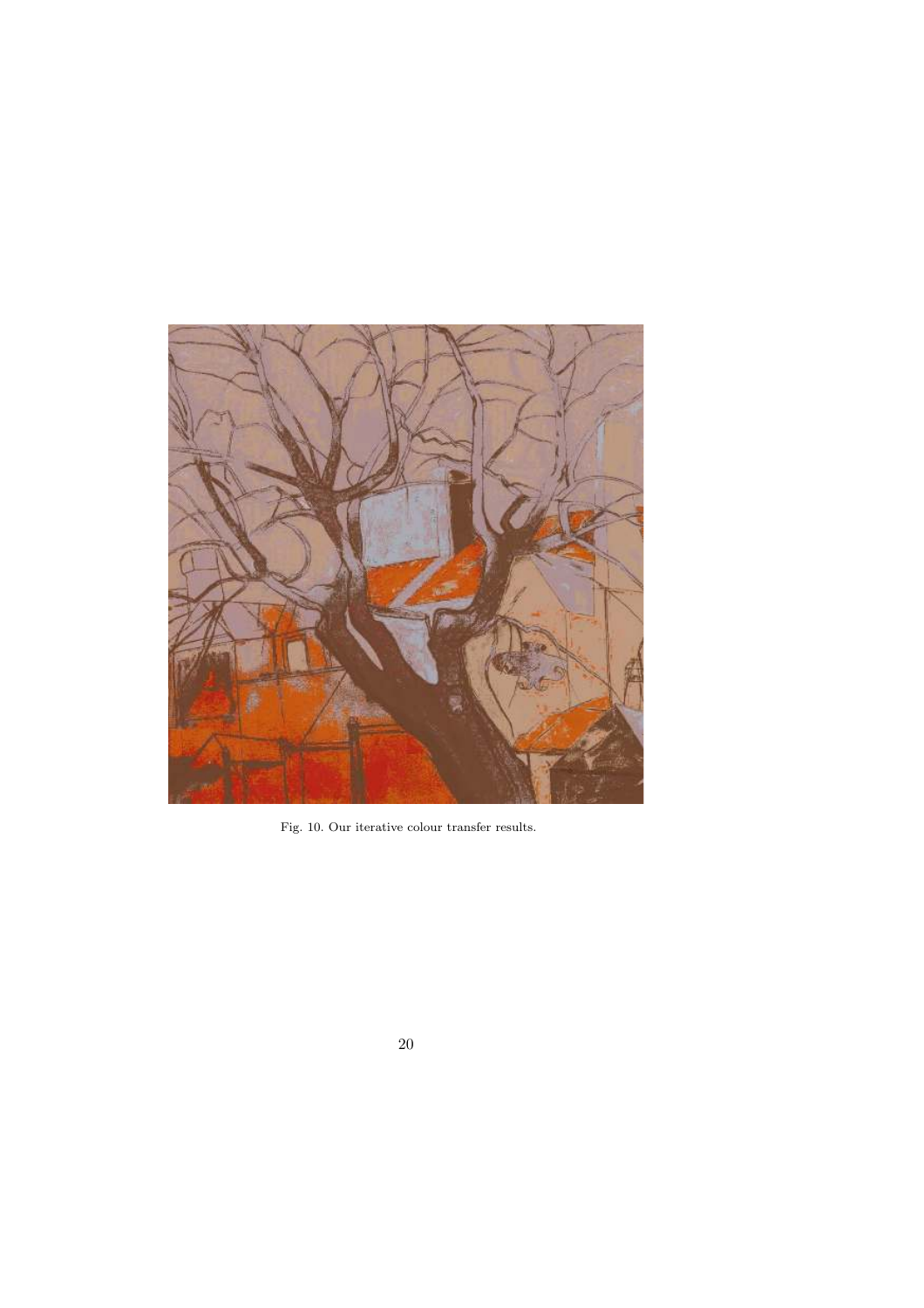

Fig. 11. Our results after re-graining.



Fig. 12. Detail of the colour transfer between Figures 7 and 8. On the left the original, in the middle results from Neumann and the right our results.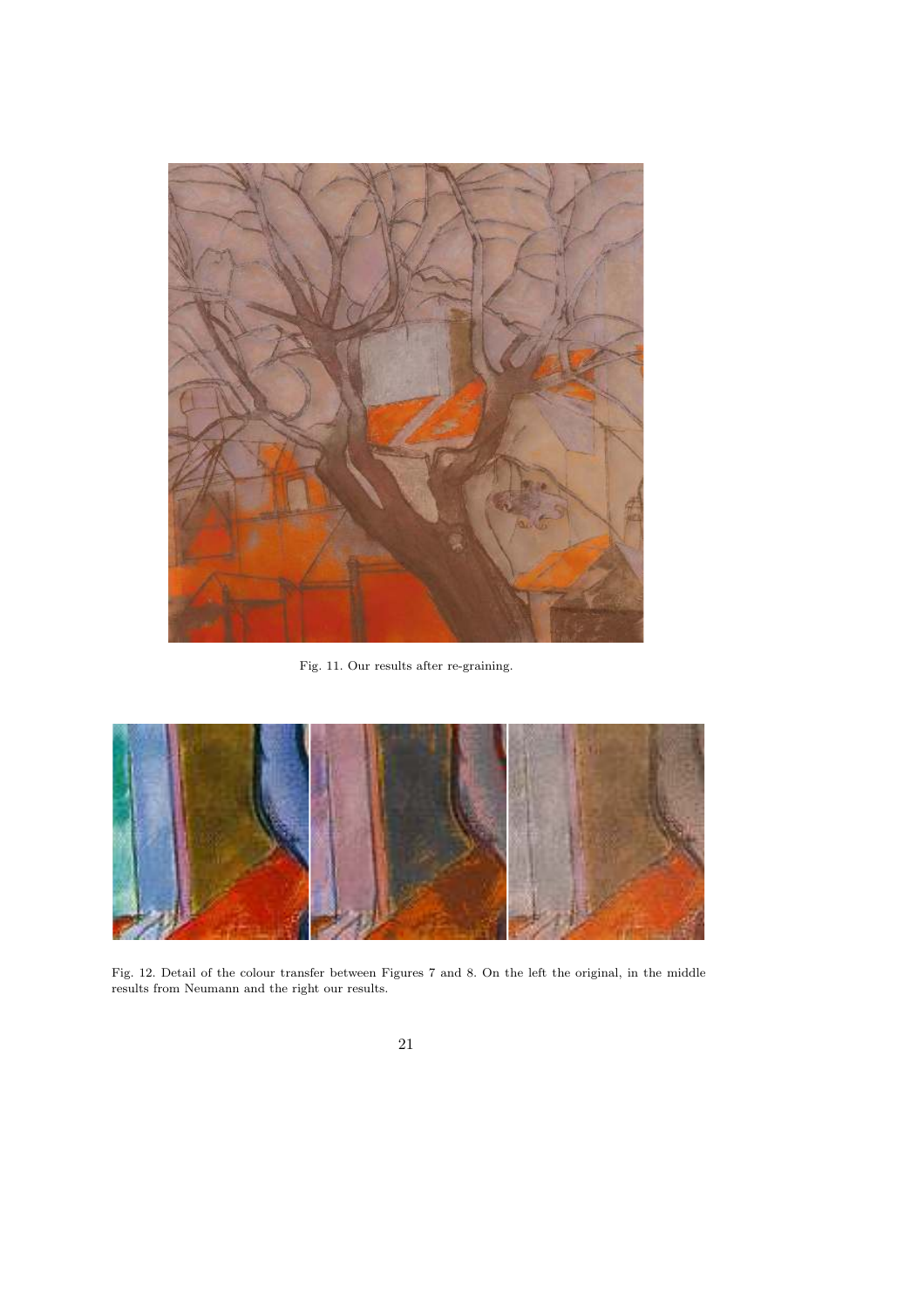

Fig. 13. Results using a PCA based technique, similar to [6,2]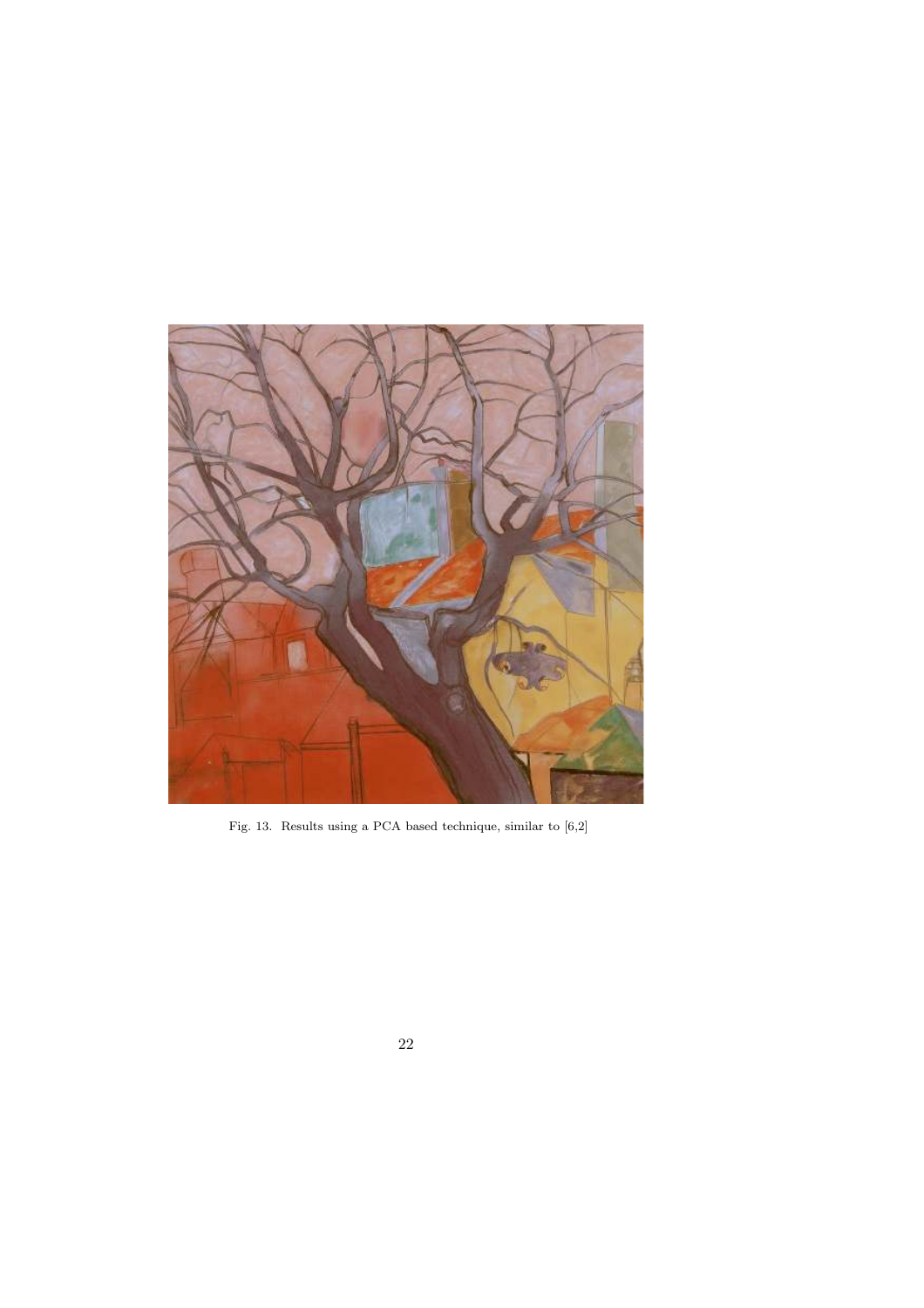

Fig. 14. Results using Reinhard's method without any interaction. To be successful the method would require a user interaction.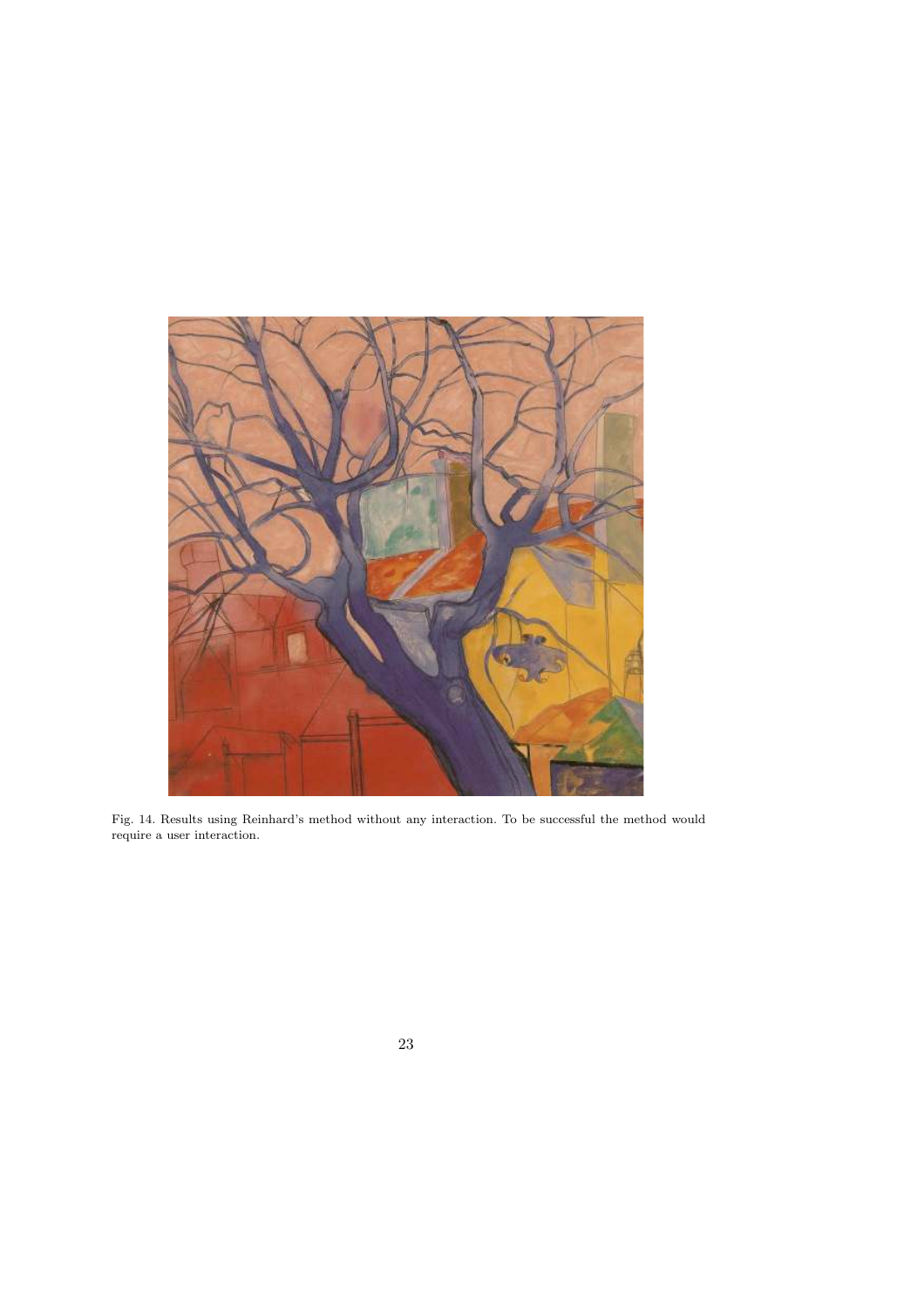$$
t_f: \t f \to \mathcal{N}(\mathbf{0}, \mathbf{id}_N)
$$
  
\n
$$
t_g: \t g \to \mathcal{N}(\mathbf{0}, \mathbf{id}_N)
$$
  
\n
$$
\forall \mathbf{u} \in \mathbb{R}^N, \ t(\mathbf{u}) = t_g^{-1} (t_f(\mathbf{u}))
$$
\n(A.1)

The results of the convergence study presented in the paper indicate however that the algorithm converges to the solution even if the target distribution is not the normal distribution. Figure A.1 shows an example illustrating the convergence of the process for 2-dimensional pdfs. Thus the method can also be used directly to find a mapping between f and g, without having to resort to the standard distribution as a pivot.

Theorem 1 (Isotropic Case) *Let* f *be an* N*-dimensional pdf and denote by* g *the pdf of the standard normal distribution*  $\mathcal{N}(\mathbf{0}, \mathbf{id}_N)$ *. Consider the differentiable transformation* τ<sup>k</sup> *that matches as in equation (6) the marginals of* f *to the projections of* g *for a random* set of axes. Then the sequence defined by  $f^{(0)} = f$  and  $f^{(k+1)} = \tau_k(f^{(k)})$  converges to the target distribution:  $f^{(\infty)} = g$ .

*Proof.* Denote the original pdf f and the target standard normal pdf g. For a particular set of axes, denote  $f_1, \dots, f_N$  the marginals of f and  $g_1, \dots, g_N$  the marginals of g. The standard distribution is isotropic and for all axes, it can be written as the product of its marginals:  $g = g_1 \cdots g_N$ . The key of the proof is to show that the Kullback-Leibler divergence decreases for any set of axes.

The Kullback-Leibler divergence, or relative entropy, is a quantity which measures the difference between two probability distributions. It is computed as follows:

$$
D_{KL}(f||g) = \int_{\mathbf{u}} f(\mathbf{u}) \ln \left( \frac{f(\mathbf{u})}{g(\mathbf{u})} \right) d\mathbf{u}
$$
 (A.2)

As with many measures over distributions, the KL divergence is not a proper distance. The KL divergence does not satisfy the triangular inequality and is not symmetric. However the KL divergence is always non-negative and  $D_{KL}(p,q)$  is zero iff  $p = q$ .

$$
D_{KL}(f||g) = \int_{\mathbf{u}} f(\mathbf{u}) \ln \left( \frac{f(\mathbf{u})}{g(\mathbf{u})} \right) d\mathbf{u}
$$
  
= 
$$
\int_{\mathbf{u}} f(\mathbf{u}) \ln \left( \frac{f(\mathbf{u})}{f_1(u_1) \cdots f_N(u_N)} \right) d\mathbf{u}
$$
  
+ 
$$
\int_{\mathbf{u}} f(\mathbf{u}) \ln \left( \frac{f_1(u_1) \cdots f_N(u_N)}{g(\mathbf{u})} \right) d\mathbf{u}
$$
  
= 
$$
D_{KL}(f||f_1 \cdots f_N)
$$
  
+ 
$$
\int_{\mathbf{u}} f(\mathbf{u}) \ln \left( \frac{f_1(u_1) \cdots f_N(u_N)}{g_1(u_1) \cdots g_N(u_N)} \right) d\mathbf{u}
$$

Then by marginalising,

$$
\int_{\mathbf{u}} f(\mathbf{u}) \ln \left( \frac{f_i(u_i)}{g_i(u_i)} \right) d\mathbf{u}
$$
\n
$$
= \int_{u_1} \cdots \int_{u_N} f(u_1, \cdots, u_N) \ln \left( \frac{f_i(u_i)}{g_i(u_i)} \right) du_1 \cdots du_N
$$
\n
$$
= \int_{u_i} f_i(u_i) \ln \left( \frac{f_i(u_i)}{g_i(u_i)} \right) du_i
$$
\n
$$
= D_{KL}(f_i || g_i)
$$
\n(A.3)

24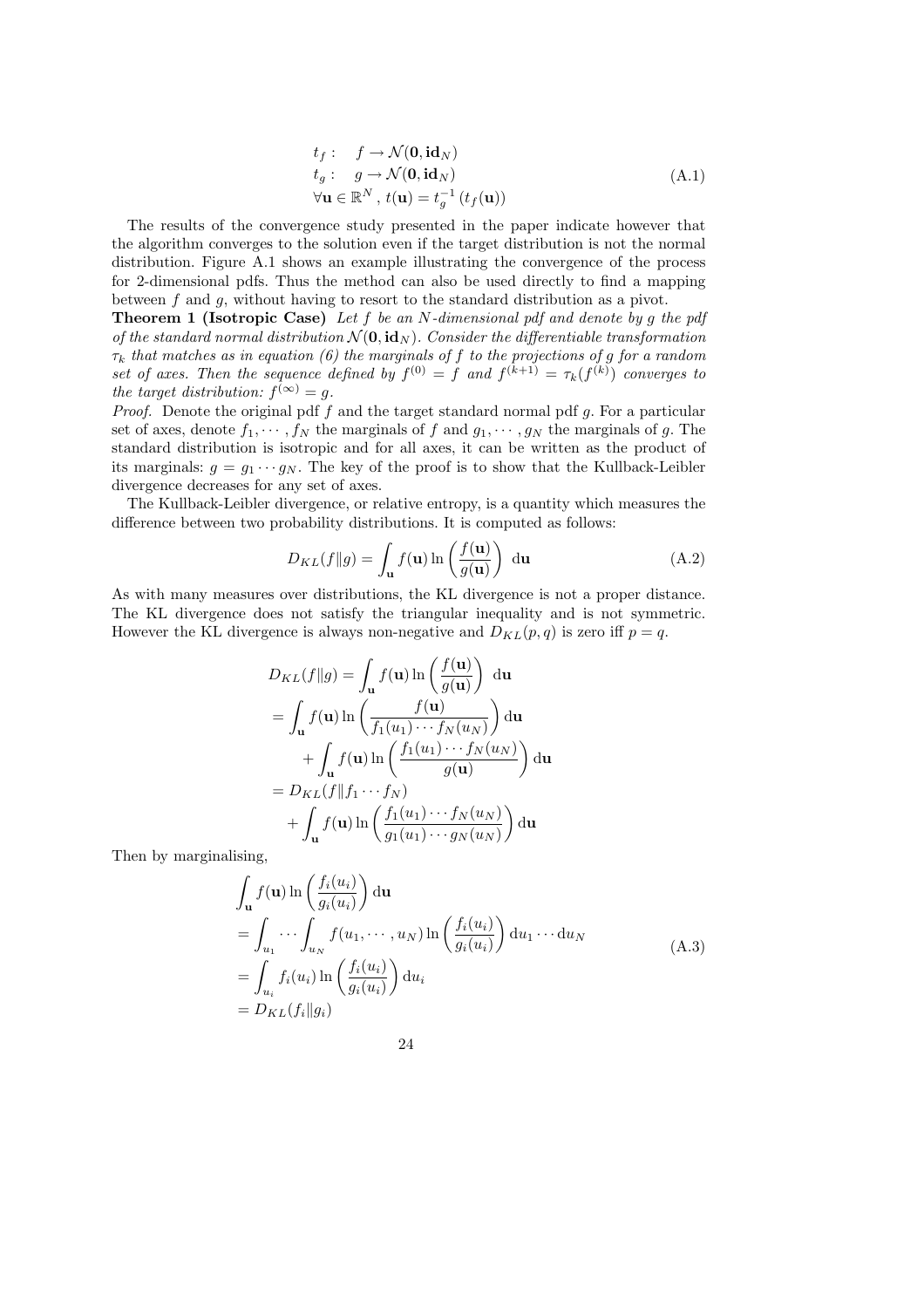Table A.1 Optimised rotations for  $N = 2$ 

| No.          |                                                                                                                                                |  |    |                                                                                                                                                                                               |    |
|--------------|------------------------------------------------------------------------------------------------------------------------------------------------|--|----|-----------------------------------------------------------------------------------------------------------------------------------------------------------------------------------------------|----|
| $\mathbf{x}$ |                                                                                                                                                |  |    | $(1.000000 \quad 0.000000 \mid 0.707107 \quad 0.707107 \mid 0.923880 \mid -0.382683 \mid 0.923880 \quad 0.382683 \mid 0.555553 \quad 0.831481 \mid 0.980781 \quad 0.195110$                   |    |
|              |                                                                                                                                                |  |    | $\mid$ 0.000000 $\mid$ 1.000000 $\mid$ 0.707107 -0.707107l-0.382683 -0.923880l-0.382683 0.923880 $\mid$ 0.831481 -0.555553l-0.195110 0.980781                                                 |    |
| No.          |                                                                                                                                                |  | 10 | 11                                                                                                                                                                                            | 12 |
| $\mathbf{x}$ | $(0.555587 - 0.831458) - 0.195071 - 0.980789)$ $(0.989456 - 0.144836)$ $(0.597236 - 0.802066)$ $(0.969564 - 0.244837)$ $(0.858711 - 0.512460)$ |  |    |                                                                                                                                                                                               |    |
|              |                                                                                                                                                |  |    | $\left  -0.831458\right  -0.555587 \right  0.980789$ - $0.195071 \right  -0.144836$ 0.989456 $\left  0.802066$ - $0.597236 \right $ - $0.244837$ - $0.969564 \right $ - $0.512460$ $0.858711$ |    |

it follows eventually that

$$
D_{KL}(f||g) = D_{KL}(f||f_1 \cdots f_N) + \sum_{i=1}^{N} D_{KL}(f_i||g_i)
$$
 (A.4)

Consider now that the mapping transforms f into  $f'$  and  $f_1 \cdots f_N$  into  $f'_1 \cdots f'_N$ . It holds for  $f'$  that:

$$
D_{KL}(f'||g) = D_{KL}(f'||f'_1 \cdots f'_N) + \sum_{i=1}^{N} D_{KL}(f'_i||g_i)
$$
 (A.5)

The transformation is such as for each axis i,  $f'_i = g_i$ , thus  $\sum_{i=1}^{N} D_{KL}(f'_i||g_i) = 0$ . Also the KL divergence is left invariant by bijective transformation, which implies that  $D_{KL}(f' || f'_1 \cdots f'_N) = D_{KL}(f || f_1 \cdots f_N)$ . Thus the KL difference decreases at each iteration by:

$$
D_{KL}(f||g) - D_{KL}(f'||g) = \sum_{i=1}^{N} D_{KL}(f_i||g_i) \ge 0
$$
\n(A.6)

Since  $D_{KL}(f||g)$  is decreasing and non-negative, it must have a limit. Consider that the orthogonal basis at each iteration is picked up randomly from a finite set of orthogonal bases  $\mathcal{O}$ . Then for each orthogonal matrix of  $\mathcal{O}$ , the corresponding sub-sequence  $D_{KL}(f^{(\sigma(k))} \| g)$  is also decreasing and convergent and  $\sum_{i=1}^{N} D_{KL}(f_i^{(\sigma(k))} \| g_i) \to 0$ . This means that for this basis the marginals converge to the corresponding marginals of g. Since this is true for any choice of  $\mathcal{O}$ , all marginals of f converge to the marginals of g. The important point here is that by picking up bases randomly, each possible basis becomes an adherent point of the basis sequence. The Radon transform of  $f^{(k)}$  converges to the Radon transform of  $g$  and since the Radon transform admits a unique inverse, this shows also that the pdf  $f^{(k)}$  converges to g.  $\Box$ 

References

- [1] E. Reinhard, M. Ashikhmin, B. Gooch, P. Shirley, Color transfer between images, IEEE Computer Graphics Applications 21 (5) (2001) 34–41.
- [2] A. Adabpour, S. Kasaei, A fast and efficient fuzzy color transfer method, in: Proceedings of the IEEE Symposium on Signal Processing and Information Technology, 2004, pp. 491–494.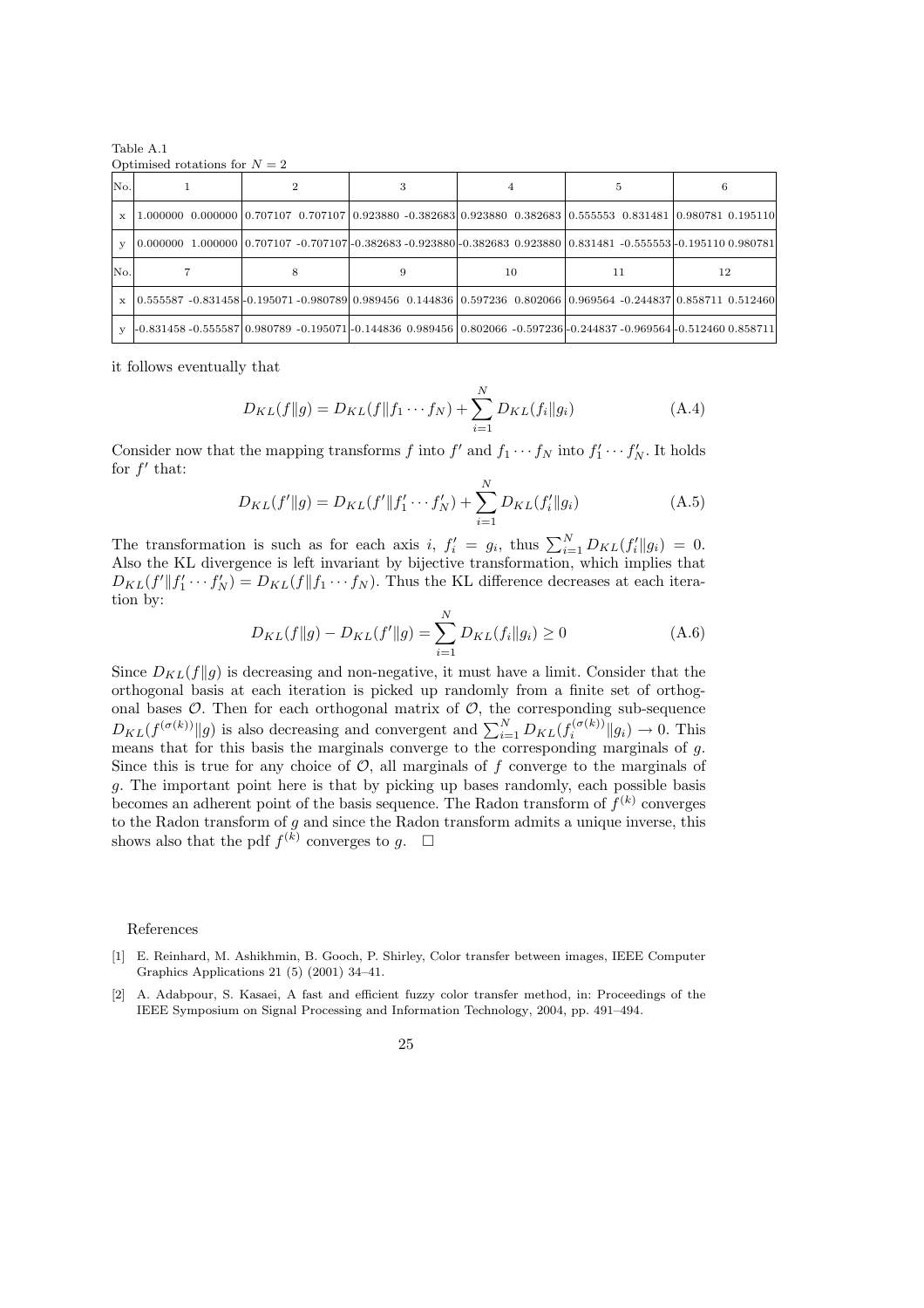

Fig. A.1. Example of a two dimensional pdf transfer using IDT. The decrease of the Kullback-Leibler divergence illustrates the convergence of method.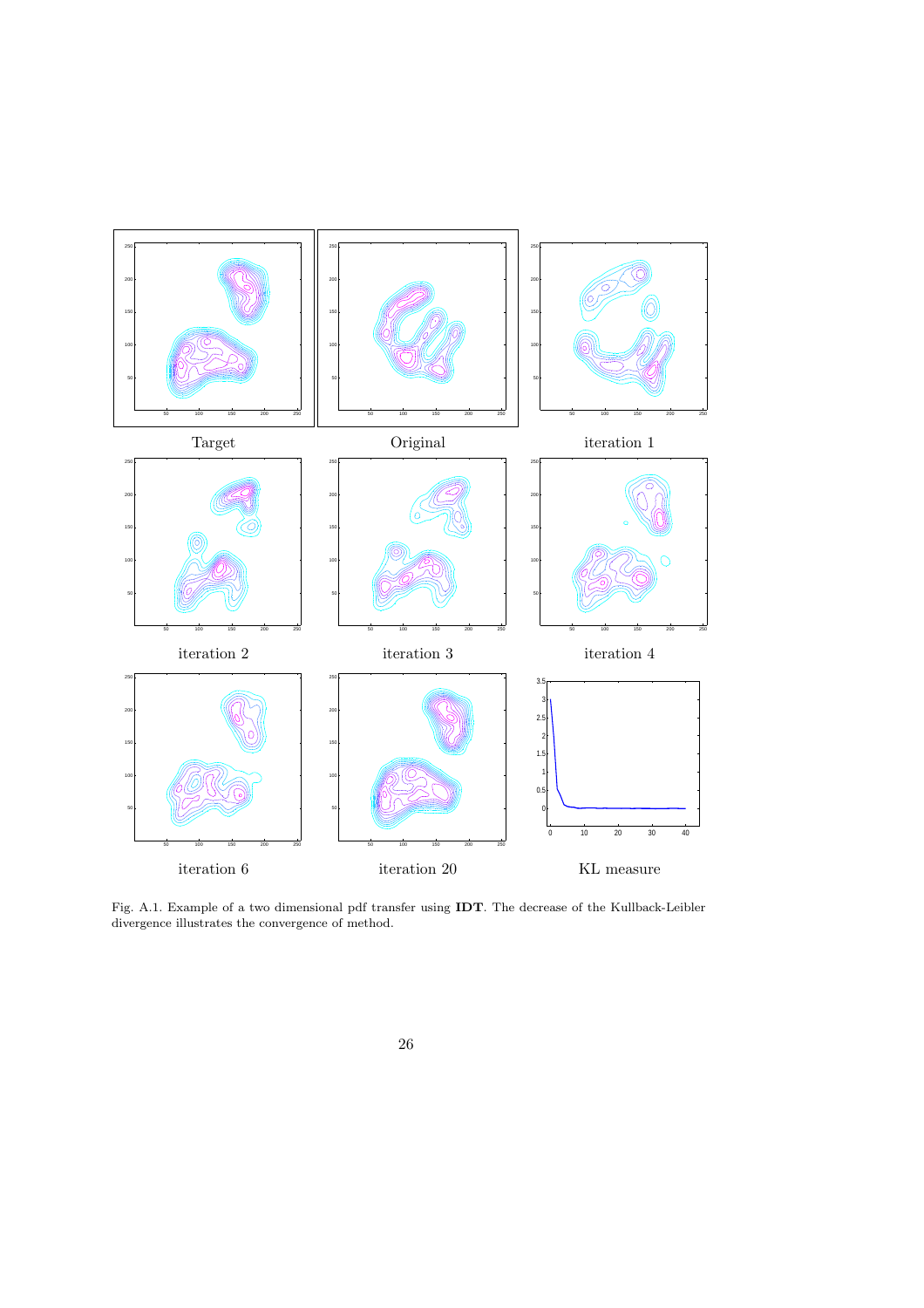

Fig. A.2. Averaged evolution of the Kullback Leibler divergence for 100 simulations with both random initial distribution and target distribution. Rotations are taken randomly. It transpires from the results that convergence occurs for any distribution.



Fig. A.3. Average KL divergence to target distribution in function of the rotation sequence. The distributions are 2D and the rotation matrix can be represented by a single angle  $\alpha$  between 0 and  $\pi/2$ . On the left, after one iteration at  $\alpha = 0$ . The best rotation is for  $\alpha = \pi/4$ , which corresponds to the less correlated axes. On the right, after  $\alpha = 0, \pi/4$ . The best new rotation occurs around  $\alpha = 3\pi/8$  and  $\pi/8$ .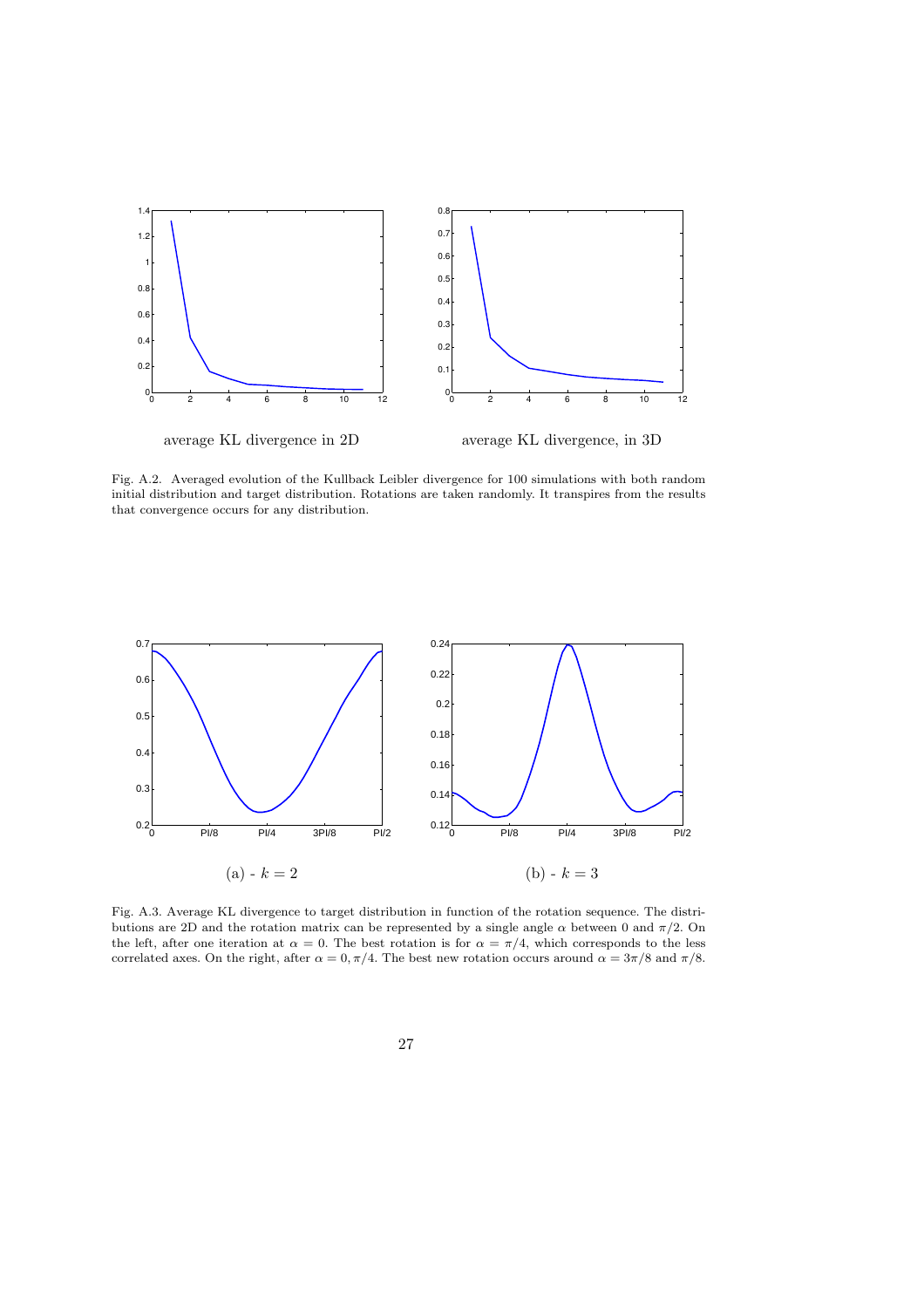

Fig. A.4. Optimised rotation sequence speed up for  $N = 2$ . On the left, the averaged evolution of the log Kullback Leibler divergence for 100 simulation for both a random sequence of rotations and an optimised sequence of rotations. On the right, the correspondence between iteration numbers for both strategies. It requires in average 53% less iterations for  $N = 2$  when using an optimized rotation sequence.



Fig. A.5. Optimised rotation sequence speed up for  $N = 3$ . On the left, the averaged evolution of the log Kullback Leibler divergence for 100 simulation for both a random sequence of rotations and an optimised sequence of rotations. On the right, the correspondence between iteration numbers for both strategies. It requires in average 33% less iterations for  $N = 3$  when using an optimized rotation sequence.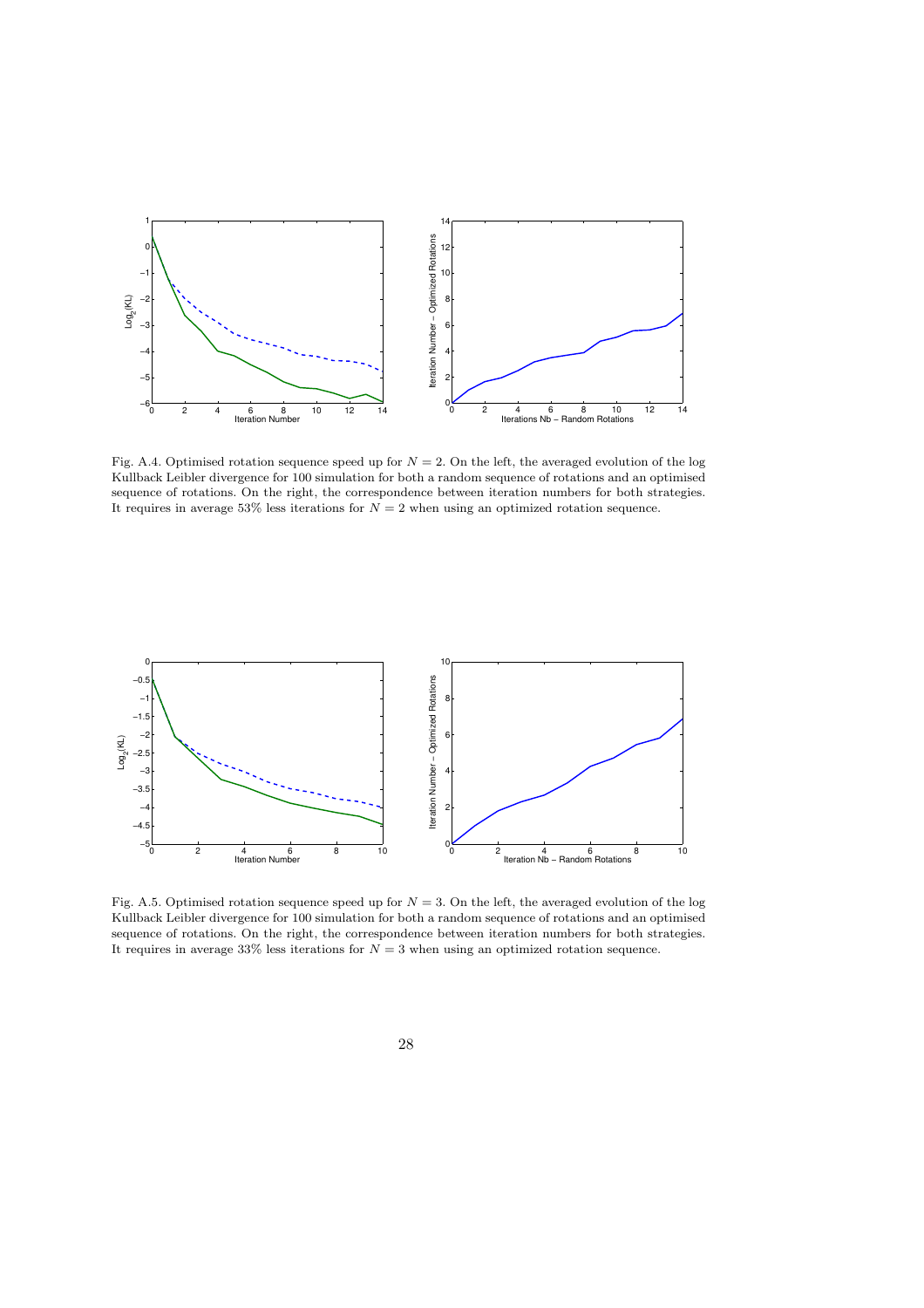| Table A. |  |
|----------|--|
|          |  |

|              | Optimised rotations for $N=3$ |                |                                                                                                                                                    |    |  |  |  |  |  |  |
|--------------|-------------------------------|----------------|----------------------------------------------------------------------------------------------------------------------------------------------------|----|--|--|--|--|--|--|
| No.          |                               | $\overline{2}$ | 3                                                                                                                                                  | 4  |  |  |  |  |  |  |
| $\mathbf{x}$ |                               |                | 1.000000 0.000000 0.000000 0.333333 0.666667 0.666667 0.577350 0.211297 0.788682 0.577350 0.408273 0.707092                                        |    |  |  |  |  |  |  |
| $\mathbf{v}$ |                               |                |                                                                                                                                                    |    |  |  |  |  |  |  |
| z            |                               |                | $0.000000$ $0.000000$ $1.000000$ $-0.666667$ $0.666667$ $-0.333333$ $0.577350$ $0.577370$ $-0.577330$ $0.577350$ $-0.816497$ $0.000029$            |    |  |  |  |  |  |  |
| No.          | 5.                            | 6              |                                                                                                                                                    | 8  |  |  |  |  |  |  |
| $\mathbf{x}$ |                               |                | $(0.332572\;\,0.910758\;\,0.244778\, \,0.243799\;\,0.910726\;\,0.333376\, \,0.109199\;\,0.810241\;\,0.575834\, \,0.759262\;\,0.649435\;$ -0.041906 |    |  |  |  |  |  |  |
| $\mathbf{v}$ |                               |                | -0.910887 0.242977 0.333536 0.910699 -0.333174 0.244177 0.645399 0.498377 -0.578862 0.143443 -0.104197 0.984158                                    |    |  |  |  |  |  |  |
| Z            |                               |                | l-0.244295 0.333890 -0.910405l-0.333450 -0.244075 0.910625 0.756000 -0.308432 0.577351 0.634780 -0.753245 -0.172269                                |    |  |  |  |  |  |  |
| No.          | 9                             | 10             | 11                                                                                                                                                 | 12 |  |  |  |  |  |  |
| $\mathbf{x}$ |                               |                | $0.862298$ $0.503331$ $-0.055679$ $0.982488$ $0.149181$ $0.111631$ $0.687077$ $-0.577557$ $-0.440855$ $0.463791$ $0.822404$ $0.329470$             |    |  |  |  |  |  |  |
| $\mathbf{v}$ |                               |                | -0.490221 0.802113 -0.341026  0.186103 -0.756525 -0.626926  0.592440 0.796586 -0.120272  0.030607 -0.386537 0.921766                               |    |  |  |  |  |  |  |
| Z            |                               |                | $-0.126988$ $0.321361$ $0.938404$ $-0.009074$ $0.636722$ $-0.771040$ $-0.420643$ $0.178544$ $-0.889484$ $-0.885416$ $0.417422$ $0.204444$          |    |  |  |  |  |  |  |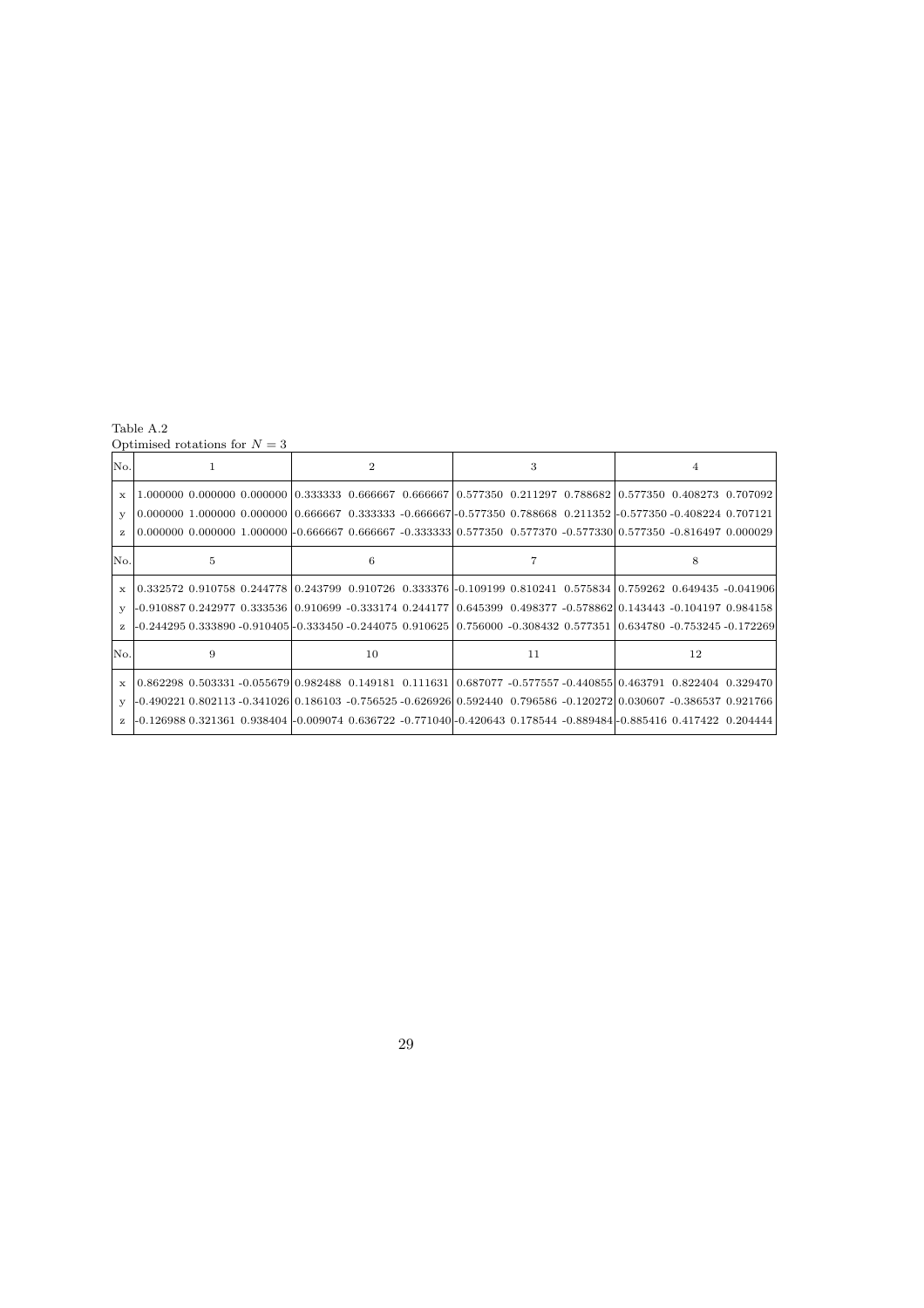- [3] L. Neumann, A. Neumann, Color style transfer techniques using hue, lightness and saturation histogram matching, in: Proceedings of Computational Aestetics in Graphics, Visualization and Imaging, 2005, pp. 111–122.
- [4] C. M. Wang, Y. H. Huang, A novel color transfer algorithm for image sequences, Journal of Information Science and Engineering 20 (6) (2004) 1039–1056.
- [5] F. Pitié, A. Kokaram, R. Dahyot, N-Dimensional Probability Density Function Transfer and its Application to Colour Transfer, in: International Conference on Computer Vision (ICCV'05), Beijing, 2005.
- [6] H. Kotera, A scene-referred color transfer for pleasant imaging on display, in: Proceedings of the IEEE International Conference on Image Processing, 2005, pp. 5–8.
- [7] J. Morovic, P.-L. Sun, Accurate 3d image colour histogram transformation, Pattern Recognition Letters 24 (11) (2003) 1725–1735.
- [8] R. C. Gonzalez, R. E. Woods, Digital Image Processing, Addison Wesley, 1992.
- [9] R. Lukac, B. Smolka, K. Martin, K. N. Plataniotis, A. N. Venetsanopoulos, Vector Filtering for Color Imaging, IEEE Signal Processing Magazine 22 (1) (2005) 74–86.
- [10] R. Lukac, K. N. Plataniotis, A Taxonomy of Color Image Filtering and Enhancement Solutions, Advances in Imaging and Electron Physics 140 (2006) 187–264.
- [11] P. Pérez, A. Blake, M. Gangnet, Poisson image editing, ACM Transactions on Graphics 22 (3) (2003) 313–318.
- [12] M. Pappas, I. Pitas, Digital Color Restoration of Old Paintings, Transactions on Image Processing (2) (2000) 291–294.
- [13] E. Pichon, M. Niethammer, G. Sapiro, Color histogram equalization through mesh deformation, in: IEEE International Conference on Image Processing (ICIP'03), 2003, pp. II 117–120.
- [14] D. Ruderman, T. Cronin, C. Chiao, Statistics of Cone Responses to Natural Images: Implications for Visual Coding, Journal of the Optical Society of America (8) (1998) 2036–2045.
- [15] M. Grundland, N. A. Dodgson, Color Histogram Specification by Histogram Warping, in: Processings of the SPIE, Vol. 5667, 2004, pp. 610–624.
- [16] L. Lucchese, S. K. Mitra, a new Method for Color Image Equalization, in: Proceedings of the IEEE International Conference on Image Processing (ICIP'01), 2001, pp. 133–136.
- [17] H. L. Shen, J. H. Xin, Transferring color between three-dimensional objects, Applied Optics 44 (10) (2005) 1969–1976.
- [18] T. Welsh, M. Ashikhmin, K. Mueller, Transferring Color to Greyscale Images, in: Proceedings of ACM SIGGRAPH, San Antonio, 2002, pp. 227–280.
- [19] Y. Ji, H.-B. Liu, X.-K. Wang, Y.-Y. Tang, Color Transfer to Greyscale Images using Texture Spectrum, in: Proceedings of the Third International Conference on Machine Learning and Cybernetics, Shanghai, 2004, pp. 4057–4061.
- [20] J. Jia, J. Sun, C.-K. Tang, H.-Y. Shum, Bayesian correction of image intensity with spatial consideration, in: Proceedings of the 8th European Conference on Computer Vision (ECCV'04), 2004, pp. 342–354.
- [21] Y. H. Chang, S. Saito, M. Nakajima, Color transfer between images based on basic color category E68D (12) (2003) 2780–2785.
- [22] Y. H. Chang, K. Uchikawa, S. Saito, Example-based color stylization based on categorical perception, in: Proceedings of the 1st Symposium on Applied perception in graphics and visualization (APGV), ACM Press, 2004, pp. 91–98.
- [23] B. W. Silverman, Density Estimation for Statistics and Data Analysis, Chapman and Hall, 1986.
- [24] E. W. Weisstein, Radon transform, from MathWorld–A Wolfram Web Resource. URL <http://mathworld.wolfram.com/RadonTransform.html>